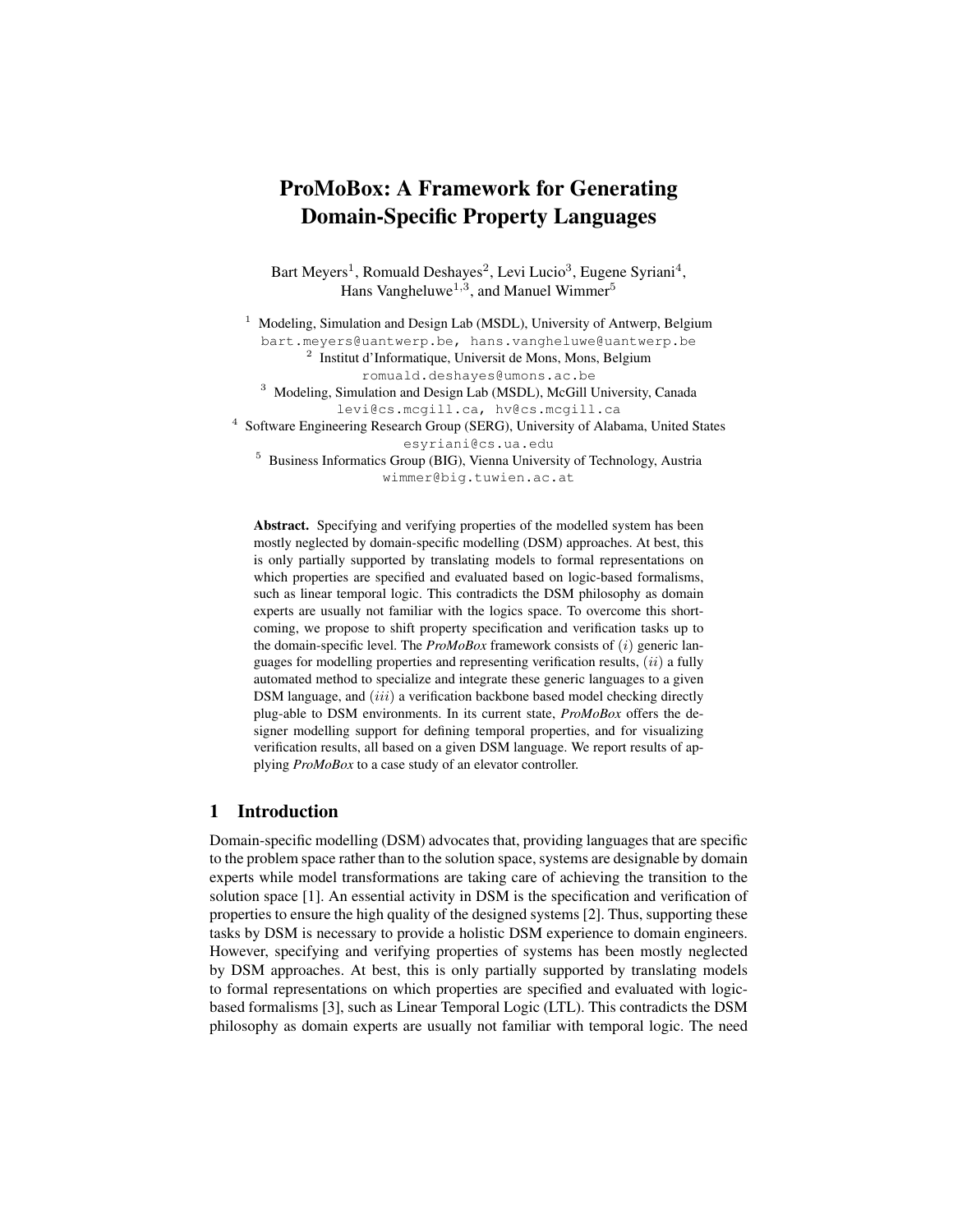to raise the level of abstraction for specification and verification tasks is also recently raised in [4]. The authors emphasize that domain engineers should be shielded from the underlying verification technologies. In this sense, DSM includes not only the design of the system-under-study, but also the properties themselves, the representation of the run-time state of a system, the behaviour of the environment, and a visualisation of a counter-example, all at the domain-specific level. In the spirit of DSM, they should each be defined in their own domain-specific modelling language (DSML).

To overcome this shortcoming, we propose to shift property specification and verification tasks up to the DSM level, resulting in the generation and execution of *Pro-MoBox*. The contribution of the *ProMoBox* framework consists of (i) generic languages for modelling all artefacts that are needed for specifying and verifying temporal properties with the expressive power of LTL,  $(ii)$  a fully automated method to specialise and integrate these generic languages to a given DSML, and  $(iii)$  a verification backbone based on model checking with LTL that is directly plug-able to DSM environments.

In the following section, we introduce the running example of an elevator controller. Section 3 introduces our approach *ProMoBox* from a language engineering point of view and explains how properties are defined and verified based on a model checking backbone. Section 4 is dedicated to implementation and evaluation of *ProMoBox*. Section 5 elaborates on assumptions that are made in the current state of the approach while discussing the limitations of the approach. In Section 6 we discuss related work and conclude in Section 7.

## 2 Running Example

Our running example is an elevator controller modeled by a graphical DSL. This DSL enables modelling a building with floors, elevators and buttons, and defines the stepwise behaviour of this model.



Fig. 1. The meta-model  $E$  of the Elevator DSL (top left), an instance  $e$  of the Elevator DSL representing an elevator that serves three floors (top right), and the transformation model  $E_{[[.]]}$ that schedules all the operational rules (bottom).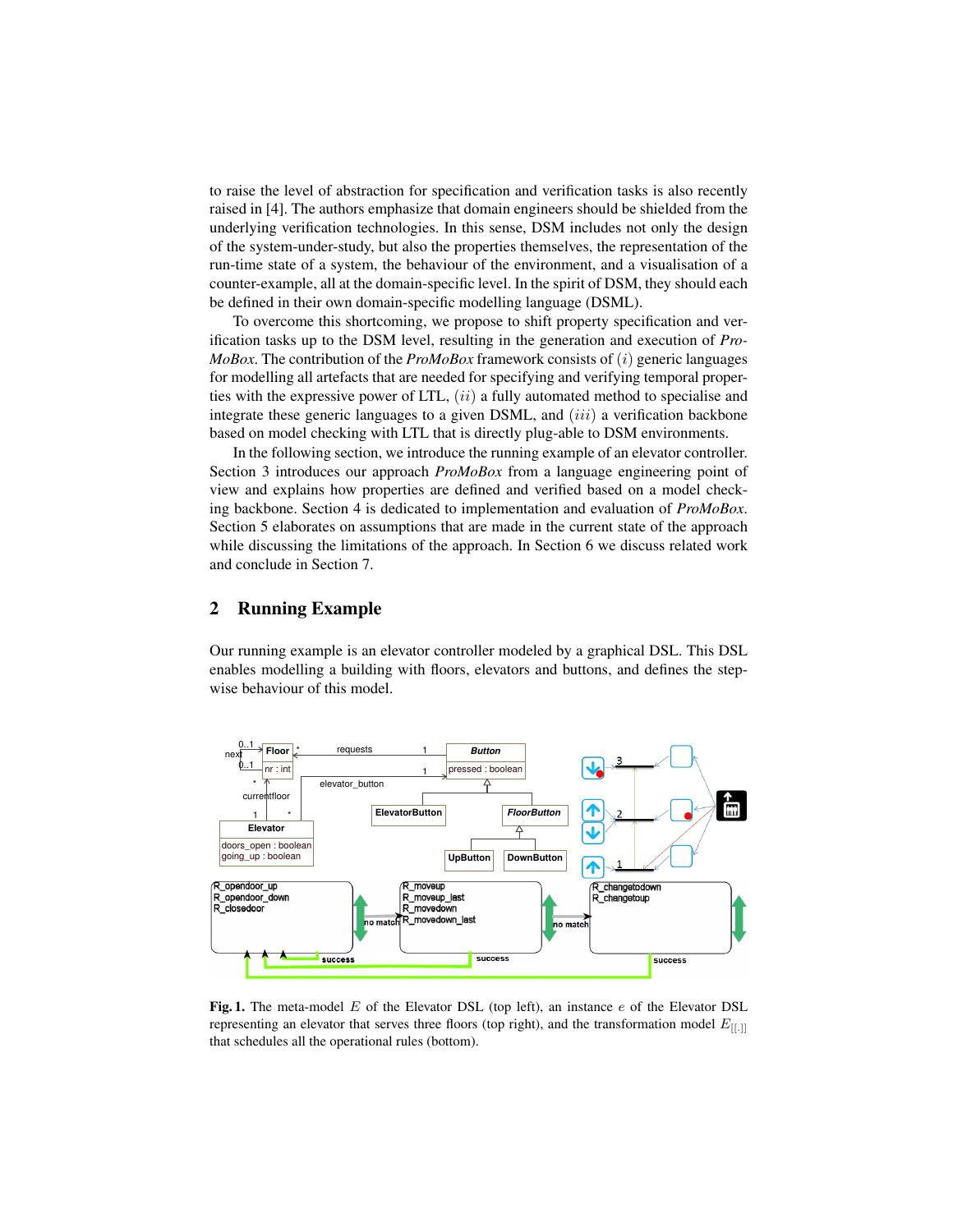The left of Fig. 1 shows the meta-model which we will denote by E. *Button*s can request an *Elevator* to go to a particular *Floor*. Floors are ordered by the *next* association and a derived attribute *nr* representing the *Floor* number. An *Elevator* is at exactly one *Floor*, modelled by the *currentfloor* association. An *ElevatorButton* is a button inside an *Elevator*, requesting a certain *Floor*. At every floor, there can be an *UpButton* to request to go up and a *DownButton* to request to go down. An Elevator can have its doors open (it cannot move) and has a direction (up or down).

The top right of Fig. 1 shows an instance  $e$  with three floors, one elevator and seven buttons, depicting the concrete syntax. Pressed buttons are annotated with red dots, and are connected to the floor they request. At the top floor a button is pressed by someone who requested to go down, and inside the elevator the button to go to floor 2 has been pressed. The elevator is currently at the bottom level.

The bottom of Fig. 1 shows the transformation model  $E_{[[.]]}$  of the operational semantics. The model shows how different rules are scheduled. Rounded rectangles refer to a set of rules where at most one is randomly chosen to be applied. Execution starts at the left rectangle. Grey arrows annotated with "no match" are followed when none of the rules in the source rectangle can be applied, green arrows annotated with "success" are followed when a rule was applied. Inspired from a realistic elevator controller, the rules implement how the elevator changes floors (one at a time), and opens and closes its door to serve the requests of users (modelled as pressed buttons). The elevator passes all floors that are requested on its path (which is either up or down), and opens its door when the elevator's direction corresponds to the requested direction. Pressed buttons are turned off (released) when the door opens at a requested floor and the elevator goes in that direction. When a request for a floor is made for a different floor than the elevator's current floor, the doors close and the elevator starts moving. The elevator only changes its direction when there are no more requests on its path. Note that, if the elevator is at a lower floor, it can pass by a floor where one has requested to go down without stopping, as the elevator is going in the opposite direction. The rules are not shown in Fig. 1 because of space constraint, but later in the paper, one of the rules is shown in Fig. 7.

When designing the elevator software system, we would like to verify the *Reaches-Floor* property: whenever a request for any floor is made, the elevator will eventually open its doors at the latest the second time it passes by that floor.

## 3 The ProMoBox

Based on preliminary ideas outlined in our previous work [5, 6], the *ProMoBox* framework consists of the following three parts.

Generic languages for modelling all artefacts that are needed for specifying and verifying properties. For a given DSML, *ProMoBox* defines a family of five sub-languages [5] that are required to modularly support property verification, covering  $(i)$  design modelling as supported by traditional DSMLs,  $(ii)$  run-time state representation,  $(iii)$ event-based input modelling (to model the behaviour of an environment),  $(iv)$  statebased output representation (to model an execution trace of the system or verification results), and (v) property specification. Property languages generated by *ProMoBox* are specifically tailored to ease the development of temporal patterns as well as structural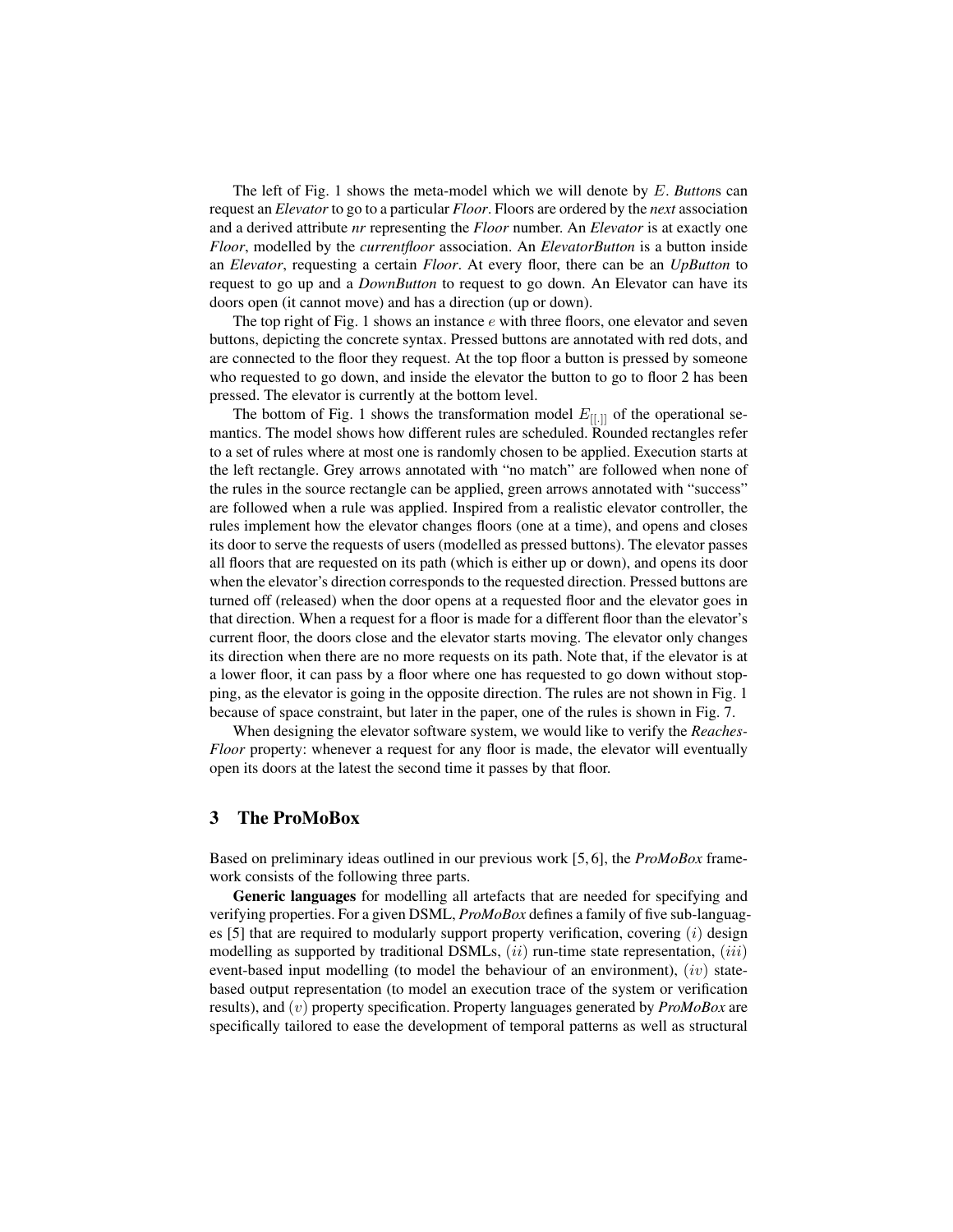patterns needed to describe the desired properties of the system's design by domain engineers in the DSML's concrete syntax. To allow to formulate temporal properties at a high-level of abstraction, we formalise Dwyer's specification patterns [7] for defining temporal patterns as a DSML. With the help of this DSML, domain engineers are able to express temporal properties for finite state verification such as absence, existence, or universality. To ease the development of structural patterns to be checked on snapshots of the system's execution states, we propose an automated technique based on [8, 9] that is able to produce a specialised language from a given DSML tailored to express structural patterns. The language for defining structural patterns is inspired by *PaMoMo* [10, 11], a language supporting several pattern kinds such as enabling, positive, and negative patterns. Finally, we introduce the possibility to define quantifiers for temporal properties to express complex properties in a more concise manner, *e.g., every* element of a certain type has to fulfil a certain property.

A fully automated method to specialise and integrate these generic languages to a given DSML. We extend meta-modelling and model transformation languages with annotations, to add necessary information for every language construct and semantic step. This additional information enables the fully automatic generation of the five sublanguages and necessary transformations between the sub-languages, thus minimising the effort of the language engineer. Because of their generative definition, consistency between the languages and their models is guaranteed by construction. We use templates that describe the generic part of each language, and that are subsequently woven with the DSML. By using templates, we allow the *ProMoBox* framework to be configurable for different types of DSMLs.

A verification backbone based model checking directly plug-able to DSM environments. Properties in *ProMoBox* are translated to LTL and a Promela system is generated that includes a translation of the system, the environment, and the rule-based operational semantics of the system. The properties are checked by SPIN [12]. The verification results (in case of a counter-example) are translated back to the DSM level.

The *ProMoBox* approach is illustrated in Fig. 2 using the elevator example presented in Section 2. When using the *ProMoBox* approach, only the grey models in Fig. 2 need to be modelled by hand, the white models are generated. This is done in two parts: first, we define how meta-models can be annotated  $(E'$  in Fig. 2) and how the five sub-languages (*i.e.,* the design, run-time, input, output and properties languages) are generated (upper part of Fig. 2). Second, we define how mappings are generated that allow a given property to be verified on a given system, and how the results can be visualised in a domain specific way (steps 1 to 5 of Fig. 2).

#### 3.1 The Annotated Meta-Model

The abstract syntax of the sub-languages is generated from the *annotated meta-model* that provides additional information on which parts are static (never change at runtime), dynamic (change at run-time) and which parts can be input into the system.

First, we present a formal definition of a meta-model. The complete formalisation can be found in [5]. We define  $\Sigma$  as the alphabet of all possible names. For simplicity, all class, association, and attribute names are globally unique and are from here on referred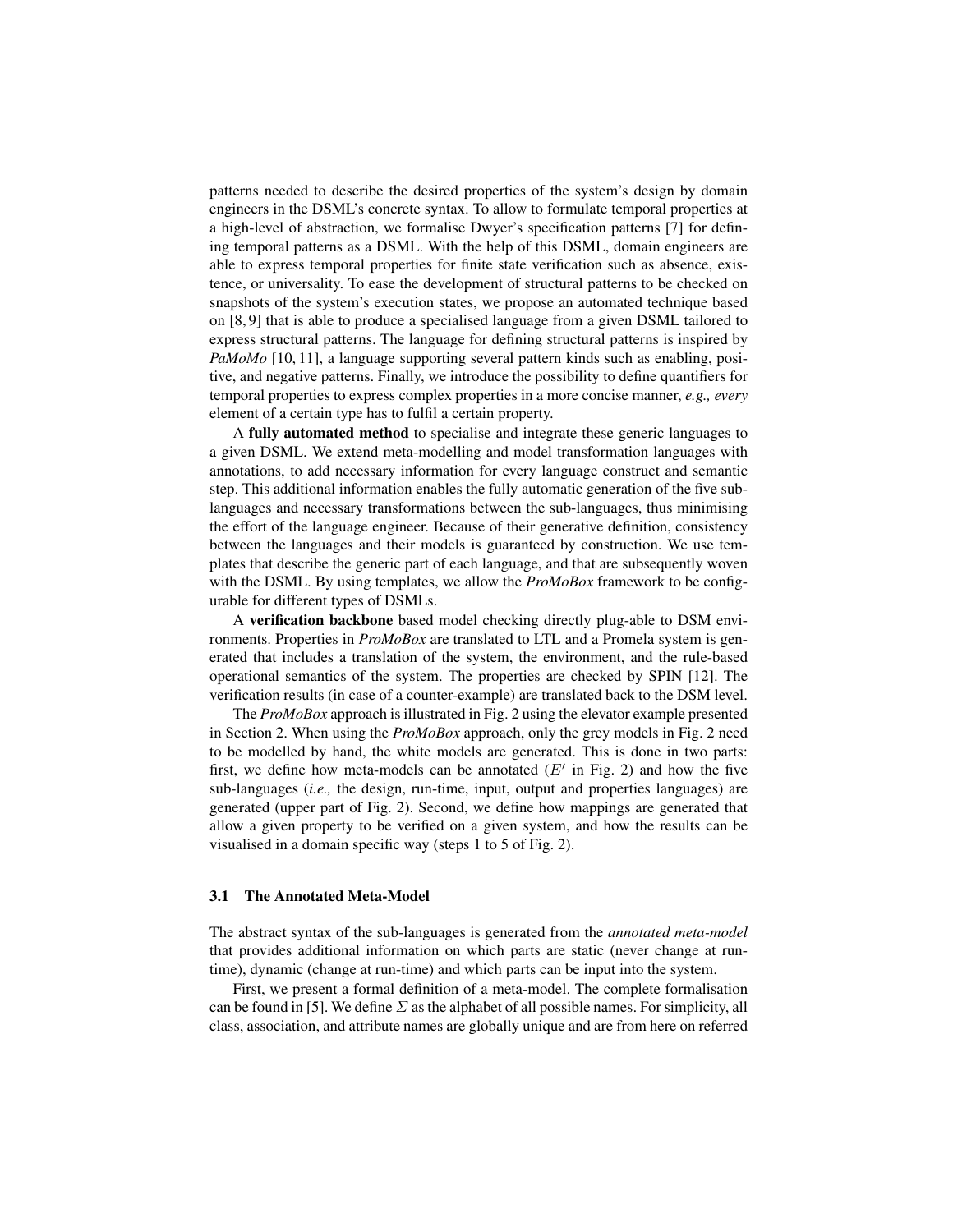

Fig. 2. Property verification with ProMoBox and SPIN.

to as the classes, associations or attributes themselves. A meta-model is defined by:  $M = (C, D, A, \alpha, \iota, P, \pi),$ (1)

| with                       |                                            |
|----------------------------|--------------------------------------------|
| $C \subseteq \Sigma$       | the set of all classes,                    |
| $D\subseteq C$             | the set of all abstract classes,           |
| $A\subseteq\Sigma$         | the set of all associations,               |
| $\alpha: A \to C \times C$ | the association mapping, a total function, |
| $\iota: C \times C$        | the set of inheritance relations,          |
| $P \subseteq \Sigma$       | the set of all attributes,                 |
| $\pi: P \to C$             | the attribute mapping, a total function.   |

 $u^+$  is the set of relations of  $\iota$  under transitive closure. This means that  $x, y, z \in$  $C \mid (x, y) \in \iota^+ \land (y, z) \in \iota^+ \implies (x, z) \in \iota^+$ , and specifically,  $x \in C \implies (x, x) \in$  $\iota^+$ . Note that attributes are considered to be nothing more than names. Their types are abstracted away from because of space constraints and they are not essential to explain the approach. Similarly, cardinalities of associations are not modelled in this definition.

All incoming associations defined by inheritance  $in^* : C \to \mathcal{P}(A)$  are the set of incoming associations of the class or its parents:

$$
in^*(c) = \{ a \in A \mid \exists x, y \in C, \alpha(a) = (x, y) \land (c, y) \in \iota^+ \}
$$

All outgoing associations defined by inheritance  $out^* : C \to \mathcal{P}(A)$  are the set of outgoing associations of the class or its parents:

 $out^*(c) = \{a \in A \mid \exists x, y \in C, \alpha(a) = (x, y) \land (c, x) \in \iota^+\}$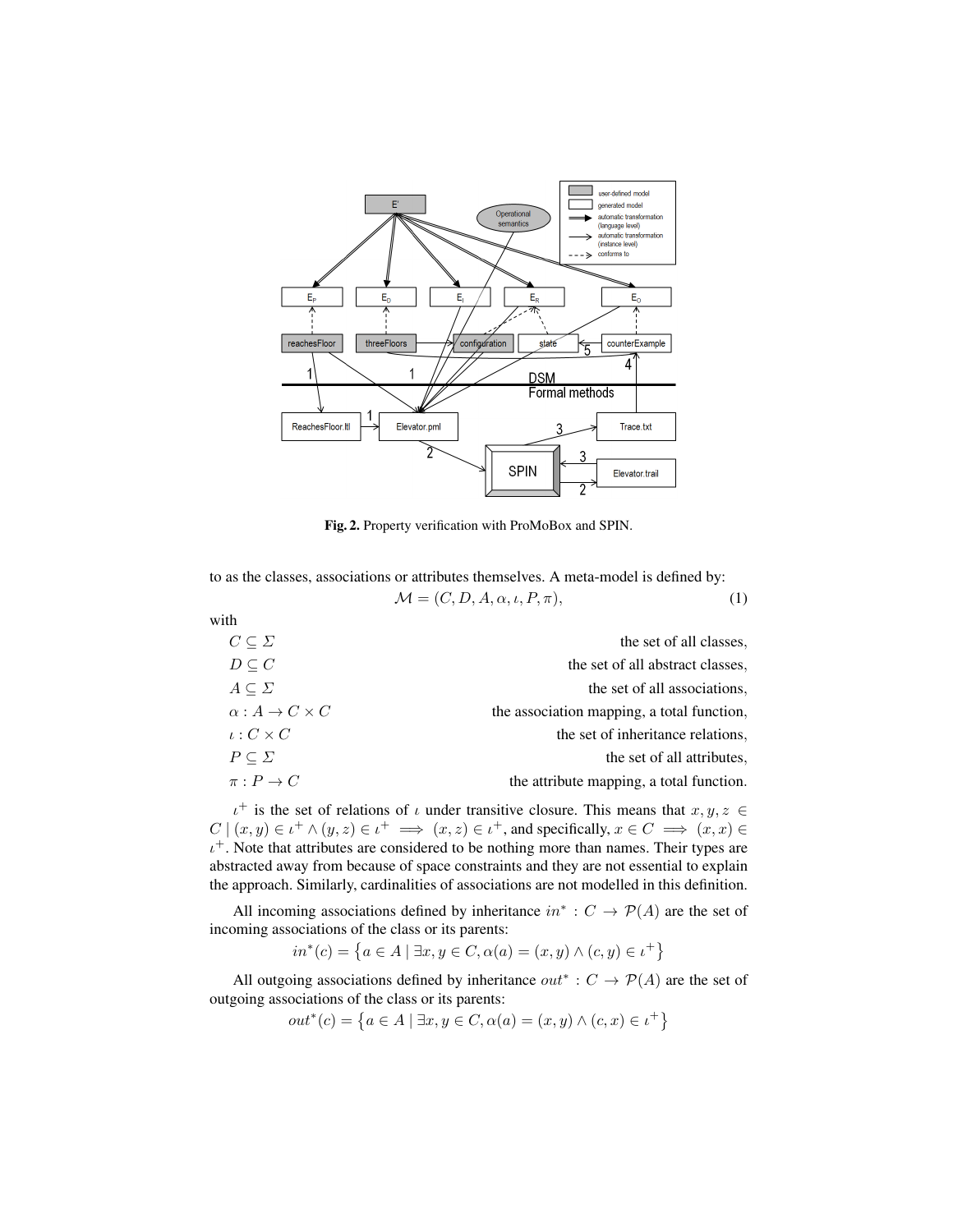

Fig. 3. The annotated metamodel  $E'$ .

All classes defined by inheritance that have an attribute  $\pi^* : P \to \mathcal{P}(C)$  are the property-containing class and its subclasses:

$$
\pi^*(p) = \{ c \in C \mid \exists x \in C, \pi(p) = x \land (c, x) \in \iota^+ \}
$$

For example, the meta-model  $E$  in Fig. 1 can be described as:

 $\mathcal{M}_e = (C_e, D_e, A_e, \alpha_e, \iota_e, P_e, \pi_e),$ 

where

 $C_e = \{Elevantor, Floor, Button, ElevantorButton, FloorButton,$ U pButton, DownButton}

 $D_e = \{Button, FloorButton\}$ 

 $A_e = \{currentfloor, requests, elevator\_button\}$ 

$$
\alpha_e(a) = \begin{cases}\n(Elevator, Floor) & \text{if } a = currentfloor \\
(Button, Floor) & \text{if } a = requests \\
(Elevator, ElevatorButton) & \text{if } a = elevator.button \\
\iota_e = \{(ElevatorButton, Button), (FloorButton, Button), \\
(UpButton, FloorButton), (DownButton, FloorButton)\}\n\end{cases}
$$
\n
$$
P_e = \{nr, doors.open, going-up, pressed\}
$$
\n
$$
\pi_e(p) = \begin{cases}\nFlow & \text{if } p = nr \\
Elevator & \text{if } p \in \{doors.open, going-up\} \\
Button & \text{if } p = pressed\n\end{cases}
$$

An annotated meta-model is an extension of a meta-model as defined in Formula 1:

 $\mathcal{M}' = (C, D, A, \alpha, \iota, P, \pi, S, \sigma),$ (2)

where

| $S \subseteq \{rt, ev\}$                                           | the set of all supported annotations |  |  |
|--------------------------------------------------------------------|--------------------------------------|--|--|
| $\sigma : C \cup A \cup P \rightarrow \mathcal{P}(S)$ {rt, ev, tr} | the annotation mapping.              |  |  |

All concepts (classes, associations and attributes) can be annotated with:

• *rt*: run-time, annotates a dynamic concept that serves as output (*e.g.,* a state variable);

• *ev*: an event, annotates a dynamic concept that serves as input only (*e.g.,* a marking). More annotations are possible, but the generation of the sub-languages currently only supports those two. For example, the annotated meta-model of an elevator control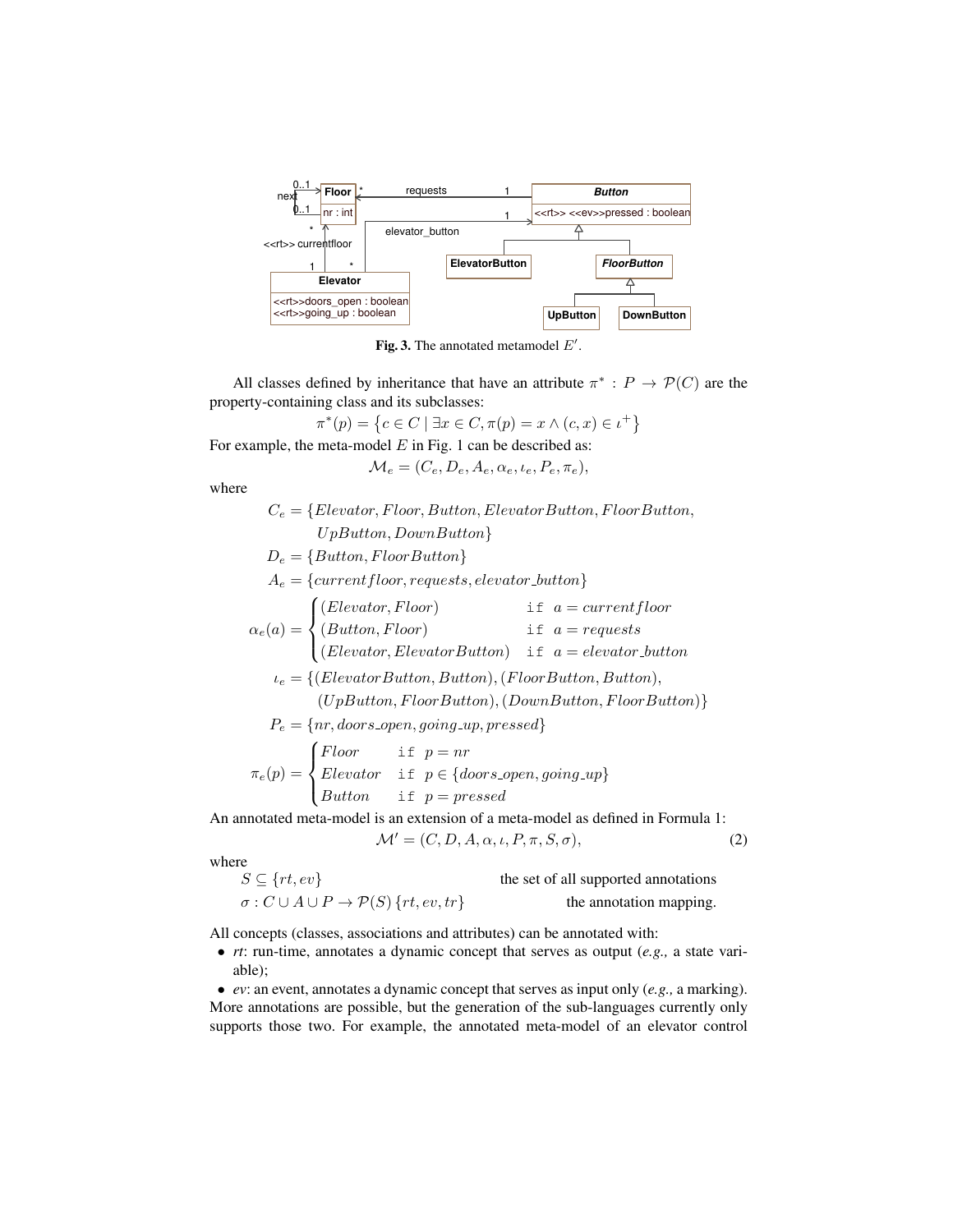DSML, shown in Fig. 3 can be described as:

$$
E' = (C_e, D_e, A_e, \alpha_e, \iota_e, P_e, \pi_e, S_e, \sigma_e),
$$
\n(3)

where

$$
S_e = \{rt, ev\}
$$
  
\n
$$
\sigma_e(x) = \begin{cases} \{rt\} & \text{if } x \in \{doors\_{open}, going\_up, current\_floor\} \\ \{ev, rt\} & \text{if } x = pressed \end{cases}
$$

In this meta-model, the language engineer specifies that *Floor*, *Elevator* and *Button*, the associations *requests* and *elevator button* and the attribute *nr* are static as they are not annotated. A button press is an input event, and *going up*, *doors open*, *currentfloor* and *pressed* are dynamic.

#### 3.2 Generation of Sub-Languages

The annotated meta-model  $E'$  includes enough detail to generate the five sub-languages as shown in Fig. 2. The generated sub-languages are each expressive enough to serve their intent. At the same time they maximally constrain the modeller so that they are maximally domain-specific. The result of this generation process with  $E'$  as input (see Fig. 3) is shown in Fig. 4. Templates are used in the generation process, shown with grey classes. These templates consist of generic language constructs, that can be instantiated to create a sub-language. The meta-models of sub-languages are generated by a function that operates on  $E'$  so that only relevant elements are used and no more annotations are present so that the result is a regular meta-model.

We formalise the approach so that the definition of the sub-languages is precise and unambiguous. For every language, there is a language mapping function  $f : \mathcal{M}' \times$  $\mathcal{M}_t \to \mathcal{M}$  that returns the sub-language meta-model  $\mathcal{M}_x = (C_x, D_x, A_x, \alpha_x, \iota_x, P_x, \pi_x)$ of an annotated meta-model  $\mathcal{M}' = (C, D, A, \alpha, \iota, P, \pi, S, \sigma)$  and a template  $\mathcal{M}_t =$  $(C_t, D_t, A_t, \alpha_t, \iota_t, P_t, \pi_t)$ . This template  $\mathcal{M}_t$  is different for every sub-language. By default, a sub-language will simply consist of  $\mathcal{M}'$  without annotations, but preserving all elements. We define this default mapping function as the function weave :  $\mathcal{M}' \times \mathcal{M} \times \Sigma \rightarrow \mathcal{M}$ . The result of *weave* is defined as follows:

$$
\mathcal{M}_x = (C_x, D_x, A_x, \alpha_x, \iota_x, P_x, \pi_x),
$$

where the components of  $\mathcal{M}_x$  are defined by  $weave(\mathcal{M}', \mathcal{M}_t, Element)$  under the condition that  $Element \in C_t$ :  $X_x = X \cup X_t$  for  $X \in \{C, D, A, \alpha, P, \pi\}$  and  $\iota_x$  $\iota \cup \iota_t \cup \{(c,Element) \mid c \in C \land \nexists s \in C, (c, s) \in \iota\}.$ 

In case of the elevator DSML, meta-model  $\mathcal{M}_x$  is the union of  $E'$  and a given template  $\mathcal{M}_t$ , and a all elements of  $E'$  that do not have a superclass (in this case *Floor*, *Button* and *Elevator*), become a subclass of a given *Element* class in the template  $\mathcal{M}_t$ .

The meta-models of all five sub-languages are defined below, and their intent is explained. We explain the approach using the elevator control DSML of which the abstract syntax is defined by  $E'$ .

The design language  $E_d$  The design language allows modellers to design systems in a general way. The static system (*i.e.,* its structure) is defined, and state or configuration information is not taken into account in this language. Its generated meta-model is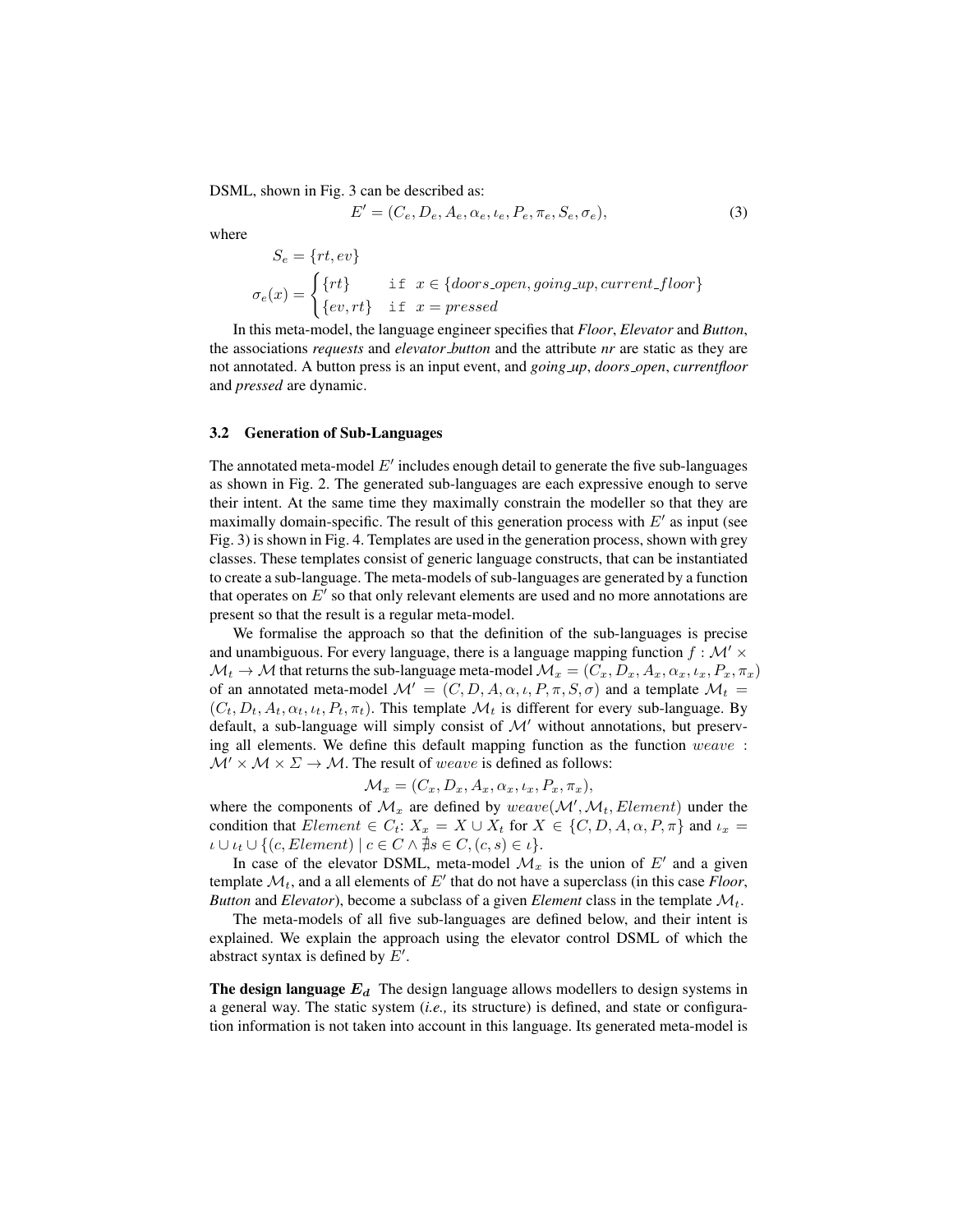

Fig. 4. The meta-models of the five sub-languages of  $E'$ .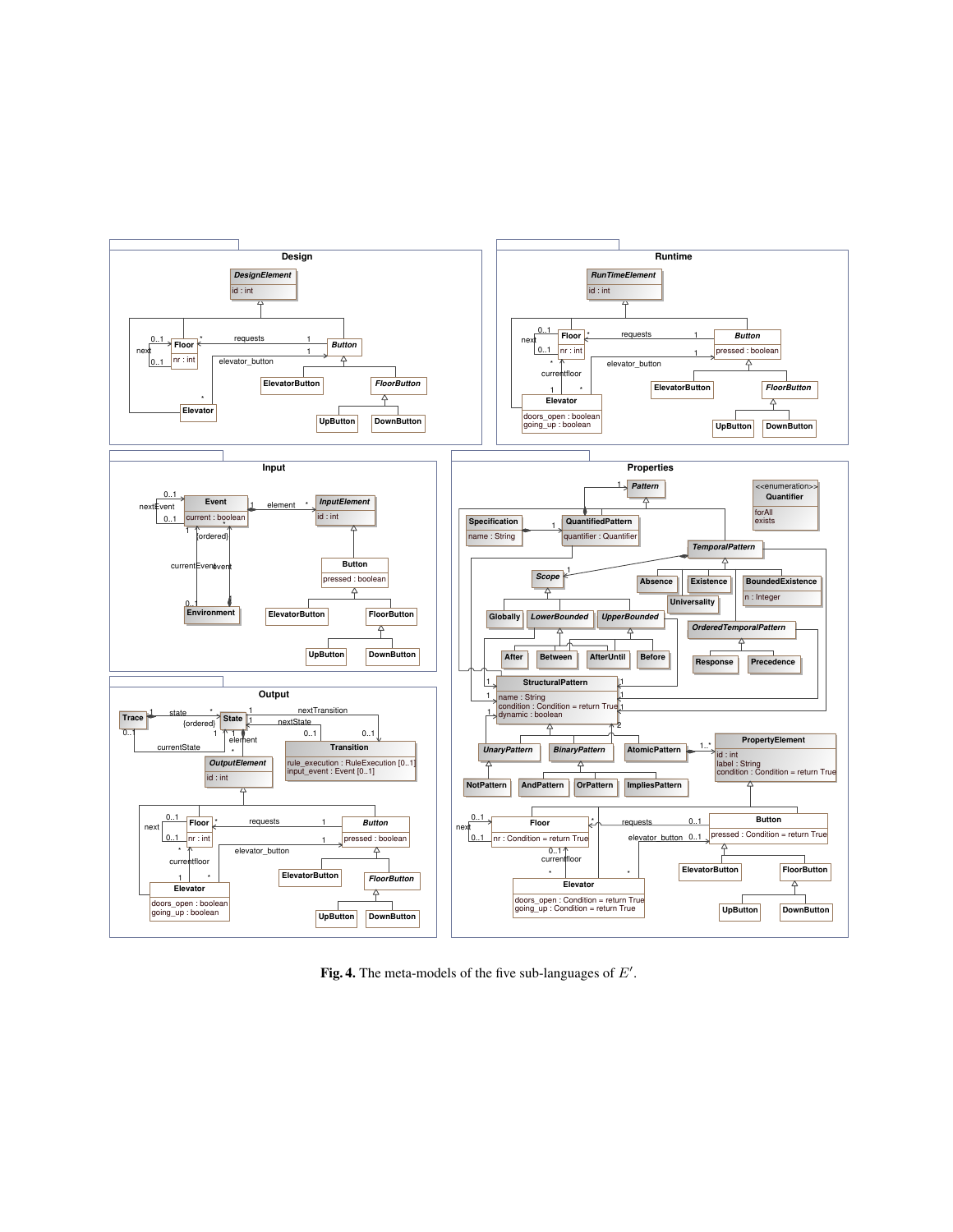shown in the top left of Fig. 4. In the generation process, all constructs (classes, associations and attributes) of  $E'$  annotated with  $rt$  and  $ev$  are removed. The template consists of a single *DesignElement* class with an *id* that has to be unique. This id will be used to refer to link class instances of the DSML. No dynamic constructs are available in  $E_d$ , so the modeller can only model the structure of a system (*e.g.,* how *Floor*s and *Button*s are linked), not its state.

$$
\mathcal{M}_d = (C_d, D_d, A_d, \alpha_d, \iota_d, P_d, \pi_d),
$$

where the components of  $\mathcal{M}_d$  are defined by  $design(\mathcal{M}',\mathcal{M}_t)$ :

$$
C_d = \{c \mid c \in C \cup C_t \land rt, ev \notin \sigma(c)\}
$$
  
\n
$$
D_d = D \cup D_t \cap C_d
$$
  
\n
$$
A_d = \{a \mid a \in A \cup A_t \land rt, ev \notin \sigma(a)\}
$$
  
\n
$$
\alpha_d = \alpha \cup \alpha_t
$$
  
\n
$$
\iota_d = (C_d, p_2(\iota) \cup p_2(\iota_t) \cup \{(c, DesignElement) \mid c \in C \land \nexists s \in C, (c, s) \in \iota\})
$$
  
\n
$$
P_d = \{p \mid p \in P \cup P_t \land rt, ev \notin \sigma(p)\}
$$
  
\n
$$
\pi_d = \pi \cup \pi_t
$$

where p is the projection operation and  $p_i(x)$  denotes the element of x with index i.

The run-time language  $E_r$ . The run-time language enables modellers to define a state of the system, *e.g.,* an initial state as input of a simulation. It can also be used to visualise a "snapshot" or state of a system, during run-time. Its generated meta-model is shown in the top right of Fig. 4. In the generation process, all constructs of  $E'$  are preserved. The template consists of a single *RunTimeElement* class with an *id*. In Er, all information, but structure and state (*e.g., currentfloor*), is available. As all constructs of the annotated meta-model are preserved, the meta-model of a run-time language can be defined as  $\mathcal{M}_r = \text{weave}(\mathcal{M}', \mathcal{M}_t, \text{RunTimeElement})$  with  $\mathcal{M}_t$  the template described above.

The input language  $E_i$  The input language lets the modeller model the environment of a system, by *e.g.,* modelling an input scenario. Its generated meta-model is shown in the middle left of Fig. 4. In the generation process, all constructs of  $E'$  that are not annotated with *ev* are removed. This means that classes that are not annotated with *ev* are removed if they do not inherit an association or attribute that is annotated with *ev*. The template models an *Environment* as an *Event* list containing *InputElements*. In  $E_i$ , a series of inputs can consist of button presses. For now, we assume that at most one button can be pressed in the same event, meaning that an event should not contain two unattached elements. If the language engineer decides that more than one or exactly one button can be pressed at the same time, he can create a variant of this template.

$$
\mathcal{M}_i = (C_i, D_i, A_i, \alpha_i, \iota_i, P_i, \pi_i),
$$

where the components of  $\mathcal{M}_i$  are defined by  $input(\mathcal{M}', \mathcal{M}_t)$ :

 $C_i = \{c \mid c \in C \land ((ev \in \sigma(c)))\}$  $\vee (\exists p \in P, ev \in \sigma(p) \land c \in \pi^*(p))$  $\vee (\exists a \in in^*(c) \cup out^*(c), ev \in \sigma(a)))\} \cup C_t$  $D_i = D \cup D_t \cap C_i$  $A_i = \{a \mid a \in A \land ev \in \sigma(a)\} \cup A_t$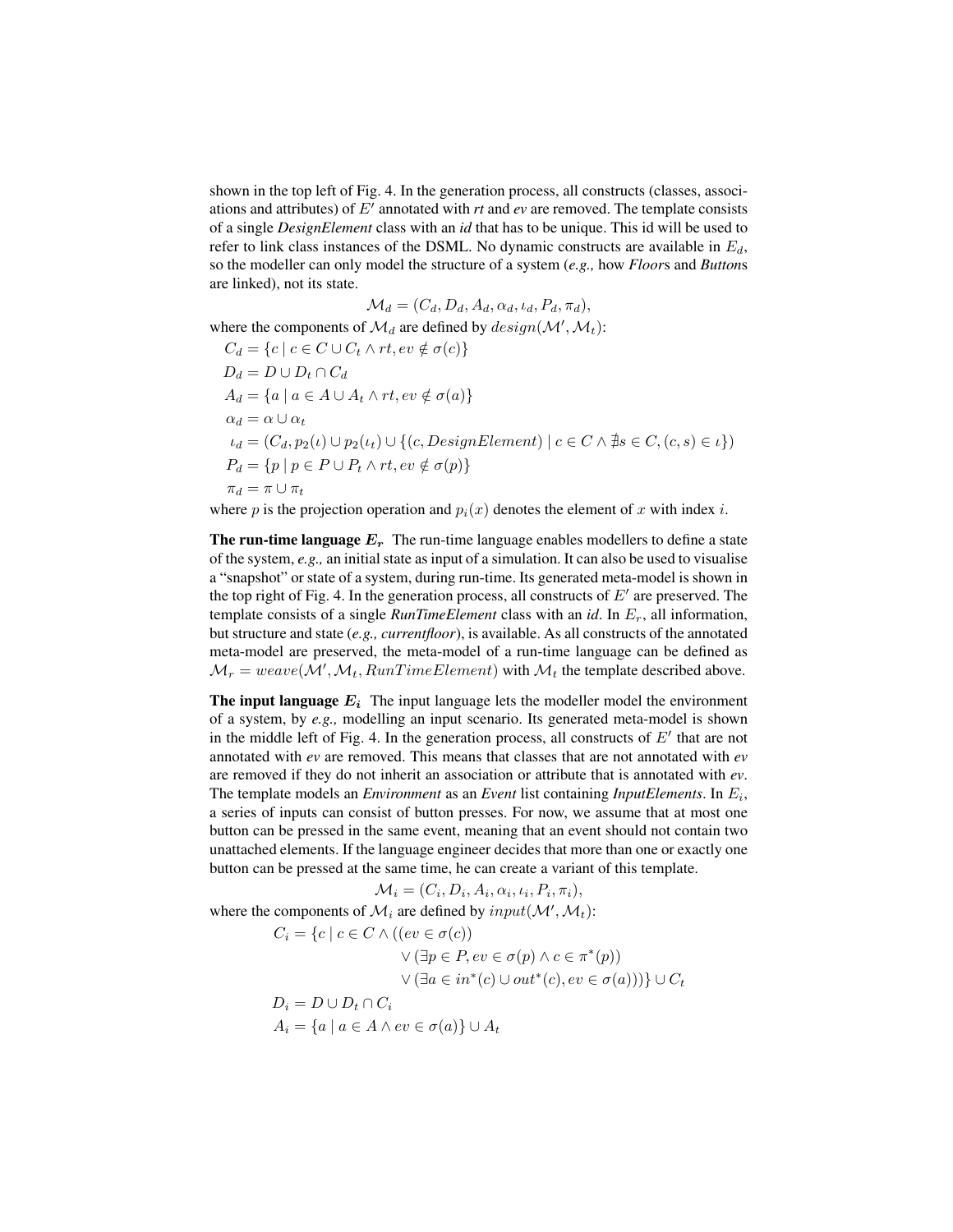$$
\alpha_i = \alpha \cup \alpha_t
$$
  
\n
$$
\iota_i = \iota \cup \iota_t \cup \{ (c, InputElement) \mid c \in C \land \nexists s \in C, (c, s) \in \iota \}
$$
  
\n
$$
P_i = \{ p \mid p \in P \land ev \in \sigma(p) \} \cup P_t
$$
  
\n
$$
\pi_i = \pi \cup \pi_t
$$

The output language  $E<sub>o</sub>$  The output language can be used to represent execution traces of a simulation. An output model is usually generated by a simulator or as a counter-example by a verification tool, but can be generated manually as well for *e.g.,* modelling an oracle for a test case. Its generated meta-model is shown in the bottom left of Fig. 4. In the generation process, all constructs of  $E'$  are preserved. The template consists of a *Trace* of *State*s and *Transition*s. This language is able to express a sequence of system states and the intermediate operations that caused the state change (a rule application in the operational semantics  $E_{[[.]]}$ , and/or an input event). The output of  $E_{[[,]]}$ , or the counter-example in verification are instances of  $E_o$ . Due to the possibly large number of elements in such an execution trace, an instance of  $E<sub>o</sub>$  is stored more implicitly as text, and can be interpreted or "played out" by showing step-by-step an instance of the run-time language  $E_r$ . The meta-model of a output language can be defined as  $\mathcal{M}_o = \text{weave}(\mathcal{M}', \mathcal{M}_t, \text{Output} \text{Element})$  with  $\mathcal{M}_t$  the template described above.

The properties language  $E_p$  The properties language allows the user to define temporal properties, which are properties on the behaviour of systems. Its generated metamodel is shown in the bottom right of Fig. 4, is constructed from four components.

*[A] The quantification* of the formula by (i) *forAll* or *exists* clause(s), and (ii) corresponding structural pattern(s). The modeller can choose to model a property for all elements that match the associated structural pattern. This structural pattern is evaluated on the design model, and can thus not refer to run-time concepts. Consequently, the property must be satisfied for all, or for one (depending on the quantifier) match(es) of the structural pattern. The resulting matches can be re-used as bound variables in the property, if they have the same label. Quantification patterns can be nested, or can contain a temporal or structural pattern.

*[B] The temporal pattern*, based on Dwyer's specification patterns [7]. The temporal pattern allows the user to specify a pattern over a given scope, *e.g.,* "the absence of P, after the occurrence of Q", or "P is responded by S, between occurrences of Q and R" (with proposition variables P, S, Q and R). Over 90% of the properties that were investigated by Dwyer et al. can be expressed in this simple framework [7]. Six patterns are supported, to express the absence, existence, bounded existence, universality response or precedence for given proposition(s). Additionally a scope can be defined: must the pattern be valid globally, or after, before, in between or after until the occurrence of



**Fig. 5.** The *reachesFloor* property as an instance of  $E_p$ .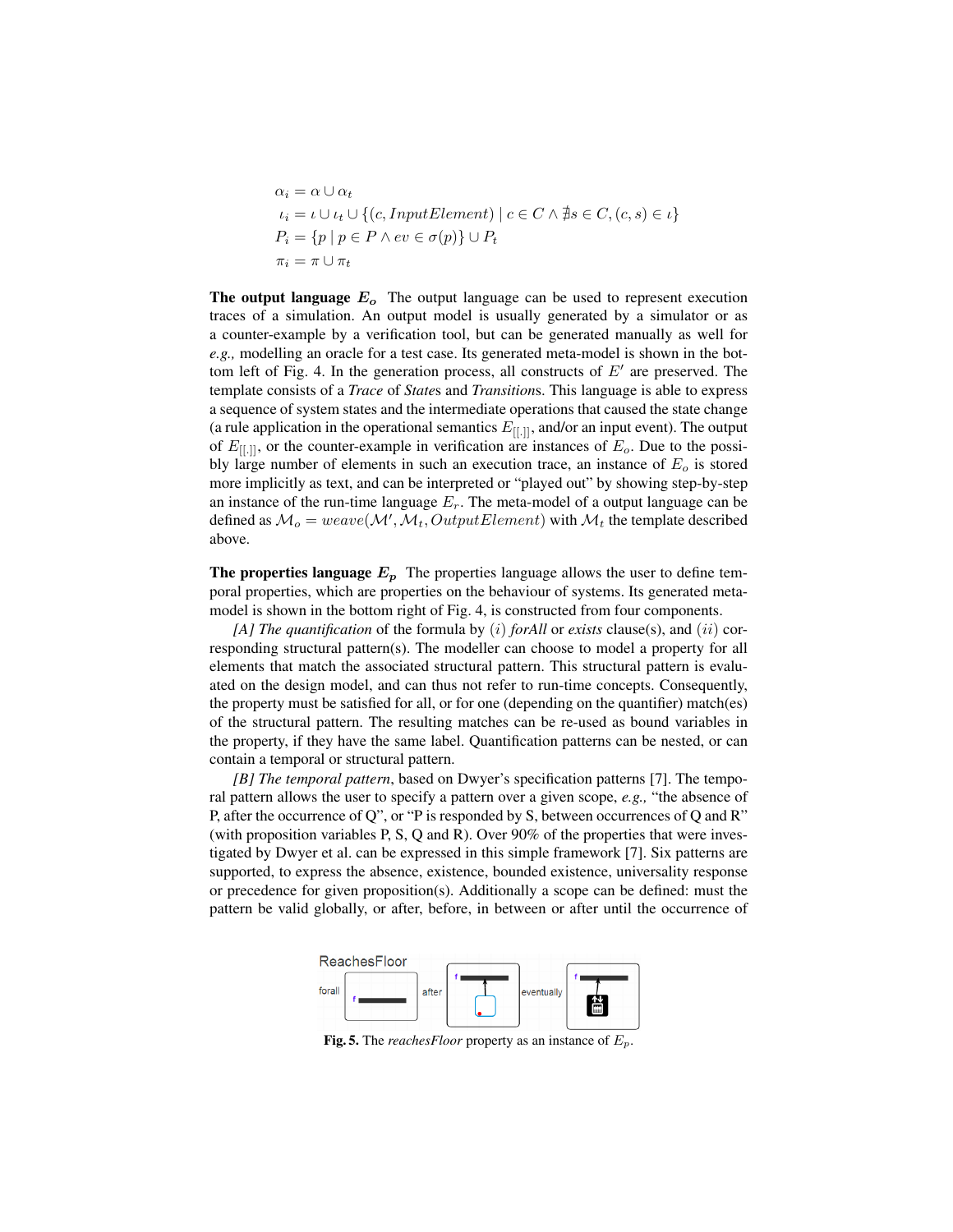given proposition(s). In total up to four proposition variables can be used in a temporal pattern, and we implement them as structural patterns, that represent patterns on the state of the system at run-time.

*[C] The structural pattern*, based on PaMoMo [11], for both static (when used in a quantification pattern) as well as dynamic (when used in a temporal pattern) models. Using a structural pattern, a query can be defined on a model. If the pattern is static, it returns all bound variables in found matches, and if it is dynamic it returns *true* if at least one match is found or *false* when no match is found. In our current approach, we use simple patterns (*e.g.,* the elevator is at a given floor) and an ad-hoc matching algorithm, but we intend to re-use the matching algorithm presented in [9]. Only a small part of PaMoMo's expressiveness is included in the property language, but this suffices for defining most properties. A *StructuralPattern*, and a *PropertiesElement* can hold a condition, which returns *true* by default and is in our current approach modelled as a string.

*[D] The pattern elements*, based on the RAM process [8,9]. The elements of a structural pattern are based on  $E'$  but need to be changed in several ways in order to allow the modeller to specify patterns that are match in model fragments. A similar problem exists when constructing a pattern language for creating a meta-model for transformation rules, and is formalized by the RAM process. In this process, all classes are subclasses of *ModelElement* and have a label (for binding variables) and a condition, attribute types are now conditions, no more classes are abstract classes, and all lower bounds of association multiplicities are set to 0. Pattern elements are compiled to their corresponding Promela variable names, which can be used in the Promela boolean expression of the structural pattern.

The properties pattern is composed of parts *A*, *B* and *C*, which are generic. Only component  $D$ , depends on  $E'$  that is subjected to the RAM process for left-hand side patterns [9]. Let us define the function  $RAM : \mathcal{M}' - \mathcal{M}' \rightarrow$  that performs the RAM process for left-hand side patterns on an annotated meta-model  $\mathcal{M}'$ , resulting in a RAMified meta-model  $M_{RAM}$ :

 $RAM(\mathcal{M}') = (C_{RAM}, \varnothing, A_{RAM}, \alpha_{RAM}, \iota_{RAM}, P_{RAM}, \pi_{RAM}, S, \sigma),$ then the meta-model of a properties language can be defined as:

 $\mathcal{M}_p = \text{weave}(RAM(\mathcal{M}'), \mathcal{M}_t, PropertiesElement),$ 

with  $\mathcal{M}_t$  the template described above.

Generation of concrete syntax of the sublanguages The concrete syntax of each of the sub-languages is defined by the union of the concrete syntax of  $E'$  of which an example is shown in the top right of Fig. 1 (possibly leaving out removed concepts in case of the design and input language) and the predefined concrete syntax for the template  $\mathcal{M}_t$ .

An instance of the design language looks like the traditional instance of the DSML but without run-time concepts. In the case of  $E_d$ , it is impos-



Fig. 6. The system from Fig. 1 modelled in the design language, without run-time information.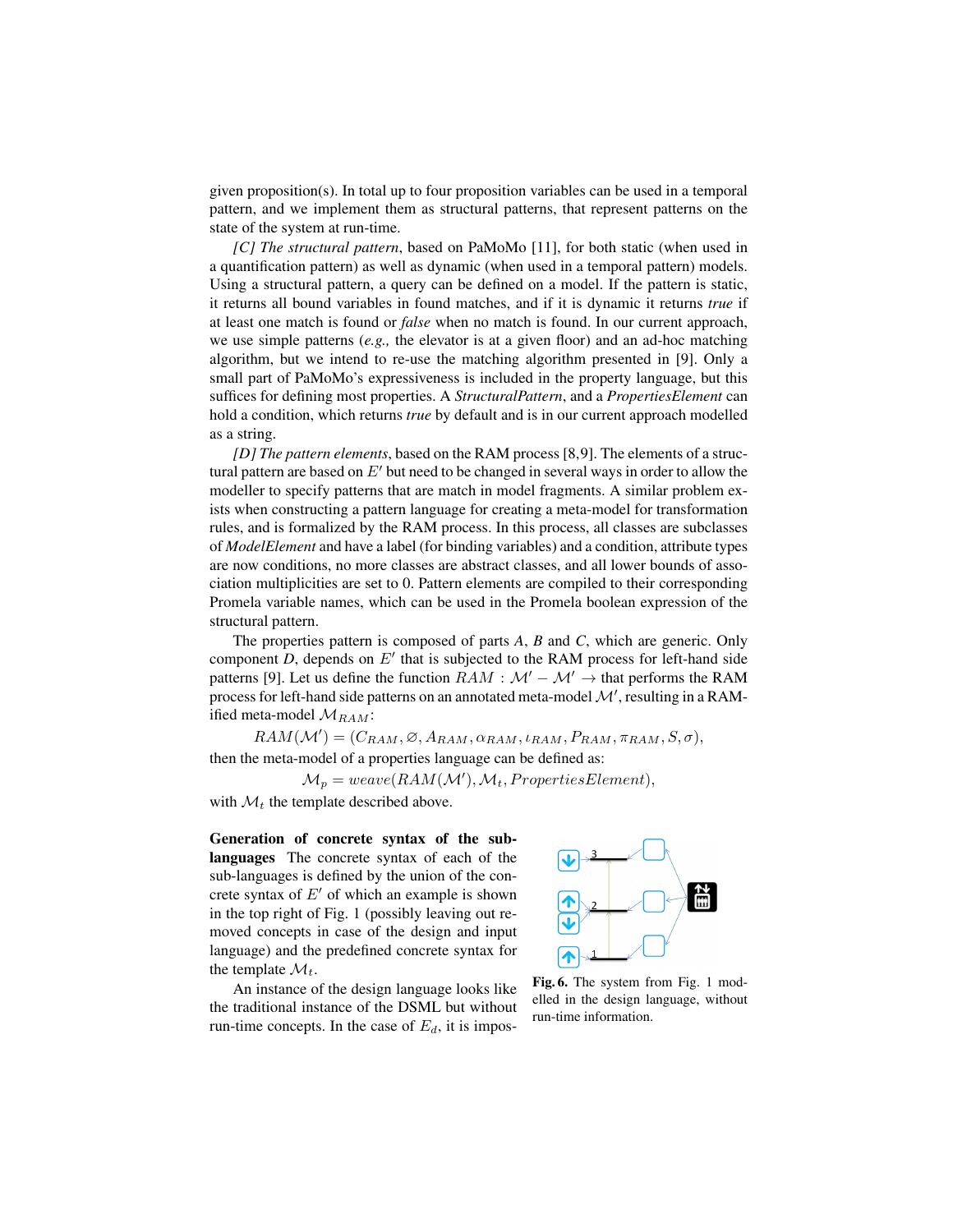sible to model whether buttons are pressed, on which floor the elevator is, whether its doors are open and in what direction it is going. The system-under-study of Fig. 1, now modelled in  $E_d$ , is shown in Fig. 6. An example instance of the run-time language  $E_r$ looks the same as the traditional instance of the DSML, shown at the top right in Fig. 1.

An instance of the input language is not used in the context of verification by model checking. Its concrete syntax is a sequence of connected events represented as green circles containing the events visualised using the concrete syntax as shown in the top right of Fig. 1. Each step of an instance of the output language can be visualised as a run-time instance. Alternatively, it can be visualised completely at once as red circles containing the states, connected by arrows with the transition event(s) as label. An instance of the property language  $E_p$  is shown in Fig. 5. It uses a combination of text and domain-specific patterns.

#### 3.3 Generation of Mappings for Model Checking With the SPIN Environment

Verification is automated in five steps, as depicted in Fig. 2.

Step 1: Transformation to LTL and Promela As shown in Fig. 2, a generic transformation generates the LTL formula and the Promela model by means of a model-to-text transformation. The operation results in a *.pml* file, in the example called *Elevator.pml*, that serves as input for the SPIN verification tool. The *.pml* file is generated from a number of models, and its overall structure is shown in Listing 1.1, where code snippets are referenced between  $\langle$  and  $\rangle$ . The role of each model in the compilation process is discussed below.

*The design meta-model* (line 3 in Listing 1.1): The design meta-model, in our case  $E_d$  is translated to a number of Promela typedefs. Only the three classes on top of the inheritance hierarchy become Promela types. Their instances are stored as static arrays, and instances are accessed by indexing that array. Since Promela is not an objectoriented language, inheritance and associations has to be encoded in a particular way as shown in Listing 1.2). For the types on line 1-21, inheritance is implemented by the  $\Box$ subtype attribute, that refer to any class in the design meta-model. Associations are implemented with bidirectional accessibility by shorts, that refer to the index of the target, rather than an object. For instance, if the currentfloor out of an Elevator is 1, its target is the Floor with index 1. If a target is the *null* object, its index is set to -1. The Promela typedefs are also influenced by the model of the initial configuration of system-under-study (modelled as a run-time instance), which is modelled as a  $\sqrt{2}$ -System type on line 22-26, with static arrays of 7 Buttons, 1 Elevator and 3 Floors. These numbers are extracted from the run-time instance and are predetermined, as the number of buttons, elevators and floors are static. Suppose they are not static, then a maximum number must be set because SPIN requires the state to be bounded. On line 27 the system is created, and values should be filled in (see below).

*The output meta-model* (line 4 in Listing 1.1): A function called print state (not shown) is defined that prints the current state of the system in a predefined encoding. Only run-time concepts are printed. This, in combination with printing the input events and the applied rule (done in the rule schedule code, which is not shown), provides all the necessary information to construct an output trace.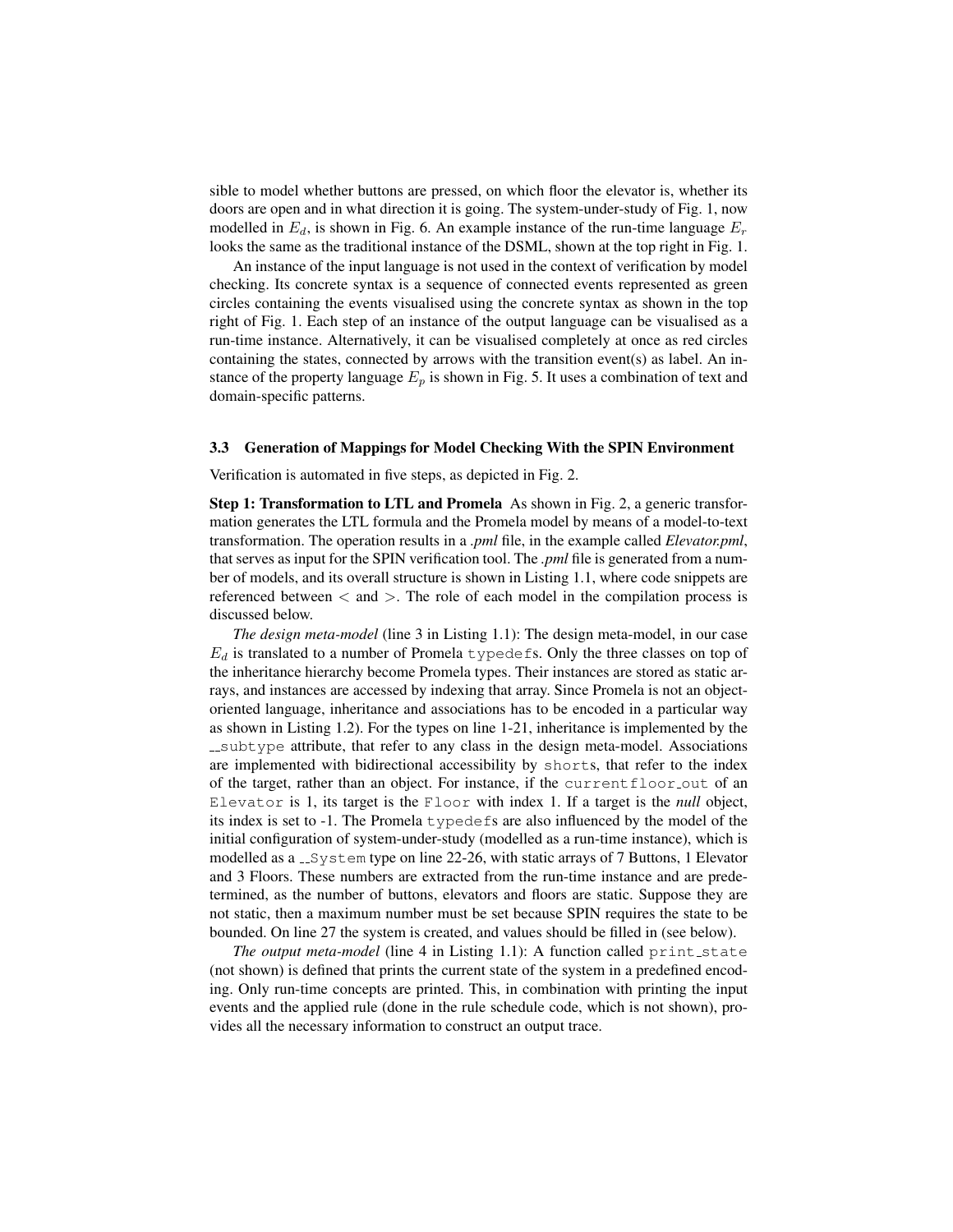*A run-time instance* (line 5-6 in Listing 1.1): After all type, variable and function declarations, the process declaration starts on line 5. Only one process is used. It starts with the initial configuration of the system (line 6, not shown in detail), by setting all values of s (declared in Listing 1.2 on line 27). This results in the initial state of s.

*The operational semantics* (line 7-14 in Listing 1.1): At line 7, the initial rule, in our case *opendoor up*, is scheduled using a *go to* statement that jumps to one of the rules at line 10-13 (one of which is shown in Listing 1.5). This rule schedule is generated from the operational semantics model of Fig. 1. Upon evaluation of the rule, a boolean variable will be set that denotes whether the rule was successfully applied or failed to match. If the rule was applied, execution is continued at the environment section (line 15) and the next rule is scheduled by setting a variable according to the operational semantics model. If the rule fails, the rule schedule decides to try the next rule according to the operational semantics model. If all rules fail, code continues execution at the SKIP RULE label on line 14, printing the state and subsequently continuing to the environment section. Fig. 7 shows the *movedown last* rule of the schedule at the bottom of Fig. 1. Its Promela code resides in the overall structure of Listing 1.1 at one of the rules that are referenced at line 10-13, and is fully shown in Listing 1.5. For performance, the generated code uses a  $d$ -step to calculate the rule matching as an atomic step. The code generator traverses the left-hand side pattern of Fig. 7 element by element by following associations in the pattern. In Promela, the match candidates are represented by indices of s (line 4). The code consists of nested for loops, where match candidates are traversed checked that (1) they are not *null* (*i.e.,* the match candidate is not -1), (2) if applicable, they are not the same as a previously matched item, (3) if applicable, their dynamic type, represented by the  $\sqrt{2}$  subtype attribute, is correct, and (4) if applicable, node conditions that are specified are satisfied (in case of the *movedown last* rule the elevator should have its doors open and should go down - line 12-13, not visual in Fig. 7). When a match for the pattern is found, the right-hand side (RHS) of the rule is applied (line 26-29), which is generated from the difference between the RHS and the left-hand side of the rule. The rule is flagged successful, the state of the LTL propositions is updated (see below), and the rule is exited on line 30-32. Finally at line 43, the execution jumps back to the rule schedule, which will decide the next step.

*The input meta-model* (line 15-17 in Listing 1.1): At line 15, a model of the environment like Listing 1.3. It consists of an atomic block containing an if-statement. The if-statement in Promela non-deterministically chooses an option for which the guard (in this case "1") is true. This environment model thus selects a possible event that will be input for the system (lines 3-9), or none (line 10). For each event, a print statement is generated. The numbers on the left side of the dot are the node id attributes of the node as presented in Fig. 4, and can be used to denote a specific node. In this case, the *Elevator* instance has an id value of 0, the *Floor*s have id values of 1 to 3 and the *Button*s have id values between 4 and 10. Finally a jump to the LOOP label is generated (line 16 in Listing 1.1), so that the rule schedule can decide the next step.

*A property instance* (line 1-2 in Listing 1.1): The property instance, in our case *reachesFloor*, is translated to the LTL formula at line 1-3 of Listing 1.4. The LTL formula is composed by concatenating three times an Eventually pattern  $\Box (!Q \lor \Diamond (Q \land$  $\langle \Diamond P \rangle$ ) [7], as the property must hold for all (in this case three) floors. In Promela, it is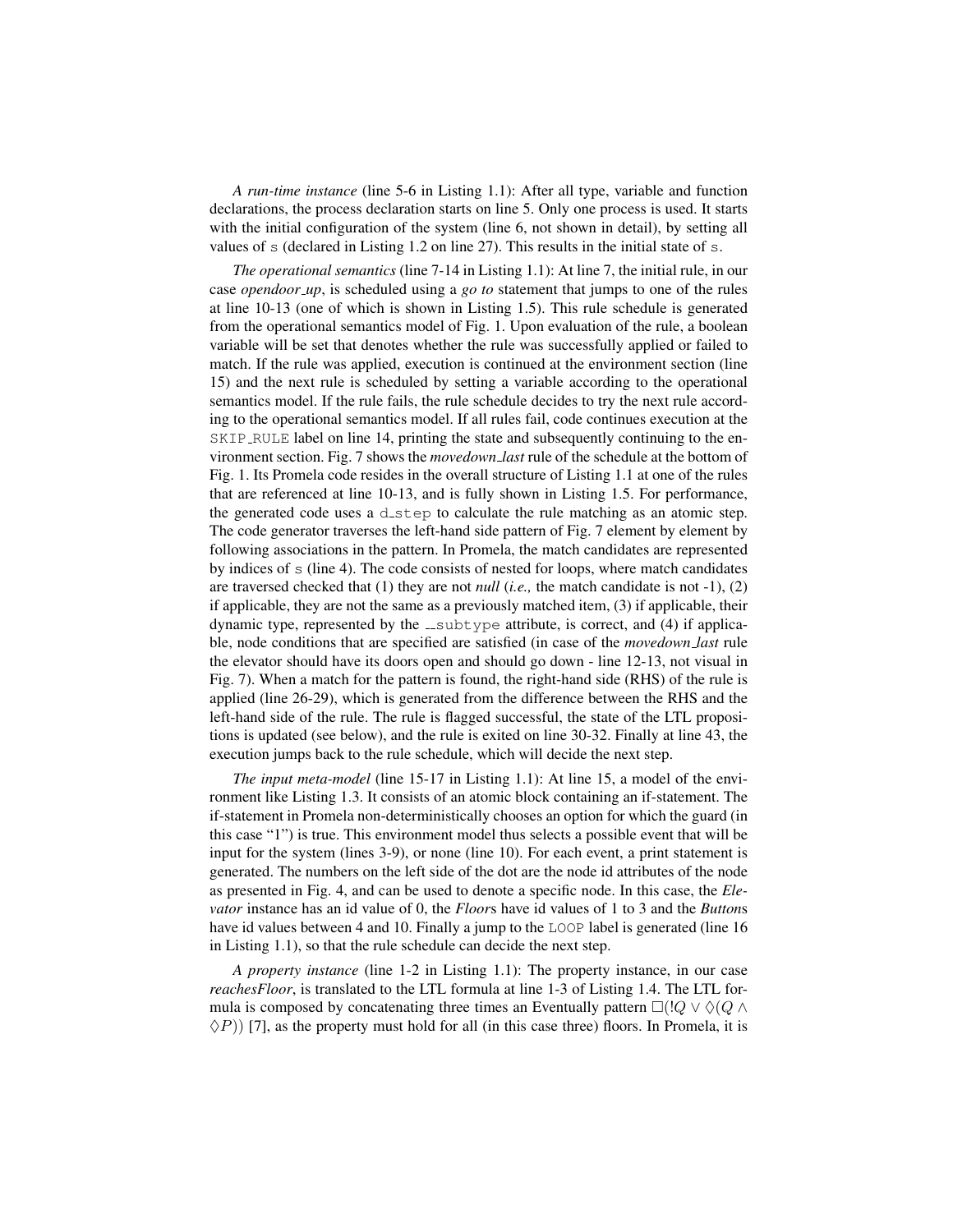only allowed to specify LTL formulas without boolean expressions. Therefore, proposition variables are used in the LTL formula, and they are updated boolean expressions using when the update state function is called (line 4-13).  $Q_0$ ,  $Q_1$  and  $Q_2$  represent the possible button presses at floors 0, 1 and 2, as defined by the middle pattern in Fig. 5. Note how the bound floor  $f$  is used in the boolean expressions to select the correct s. button indices that match f. On line 9-11 P0, P1 and P2 represent the right pattern in Fig. 5, where it is checked whether the elevator is at floor  $f$  and its doors are open. The function update\_state will need to be called every time the state of the system changes.

Step 2: Verification with SPIN Step 2 of the verification process shown in Fig. 2 is the automatic verification by SPIN on the Promela model (using the -a option). The LTL formula is checked on all possible execution traces. In this process, printing is suppressed. If the Promela model satisfies the LTL property, the verification is completed, and steps 3-5 are not followed. If the SPIN encounters a counter-example during verification, the verification process is terminated and a *.trail* file is generated, as shown in Fig. 2.

Step 3: Trace generation by SPIN In case of a counter-example, SPIN is used to perform a guided simulation using the trail on the Promela model (-t option). In this step, the print statements in the Promela model are executed, so that all relevant information about the counter-example is written to *Trace.txt*. In our example, one line in *Trace.txt* may look like: "0.going\_up=1; 0.doors\_open=1; 0.currentfloor\_out= 2; 4.pressed=0; 5.pressed=0; 6.pressed=1; 7.pressed=1; 8.p ressed=0; 9.pressed=0; 10.pressed=0;". Other lines can show the transformation rule that is applied (*e.g.,* "movedown last"), or the input that was generated by the environment model, as discussed before (*e.g.,* "6.pressed=1"). On the left side of each dot, the ids for model elements as presented in Fig. 4 are used to refer to the node in question. Depending on the type of the attribute/association, the value behind the equal sign is interpreted as boolean, integer or id. In case of class that can be created or deleted at run-time, all instances are printed out using newly assigned ids. For conciseness, associations are printed in one direction only.

Step 4: Transformation of the counter-example to the domain-specific level As shown in Fig. 2, the *Trace.txt* is transformed to an output model, making use of the design model to map corresponding ids. This results in an output model, that sequentially shows all the system states of the counter-example.

Step 5: Animation of the counter-example The output model can be "played" out step-by-step by visualising each state. As described in [6], one state is visualised as a run-time model, which may look like the instance model on the top right of Fig. 1.

To conclude, as shown in Fig. 2 *ProMoBox* enables the modelling and verification of properties while the user only has to provide the bare minimum of models: an annotated meta-model, the concrete syntax (implicit in Fig. 2), the operational semantics, the system he wants to verify, a configuration of the system, and the property.

## 4 Example and Evaluation

We implemented the *ProMoBox* framework in AToMPM [13], and the compiler that compiles models to and from Promela or text were written in Python.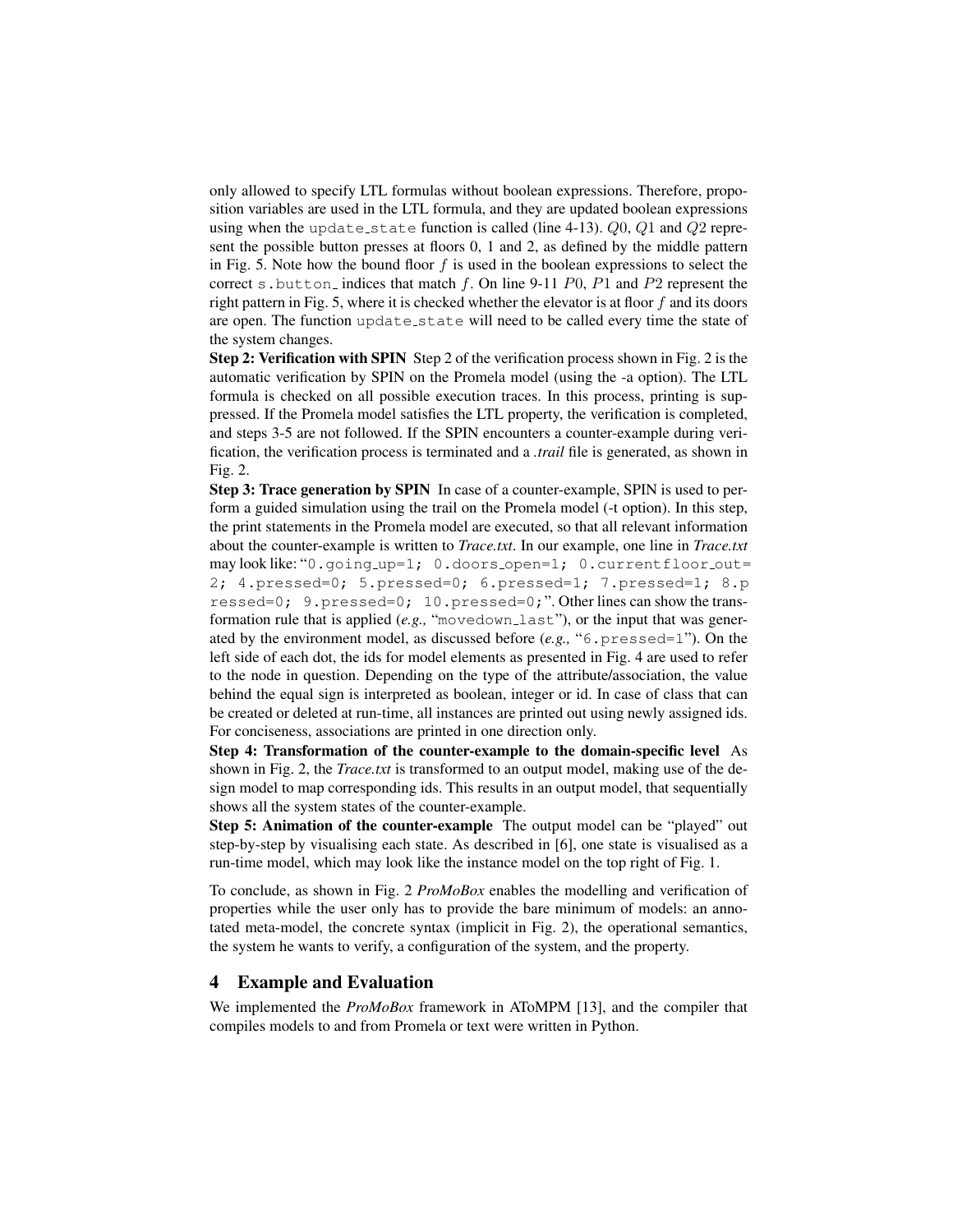3 <METAMODEL> 4 <PRINT STATE FUNCTION DEFINITION> 5 active proctype instance() { 6 <TNSTANCE> 7 <SET INITIAL RULE>  $8 \quad \text{TOP}$ 9 <RULE SCHEDULE><br>10 <RULE 1>  $\triangle$ RULE 1> 11  $\leftarrow$  2><br>12 12 ... 13 <RULE N> 14 SKIP\_RULE: print\_state();<br>15 <FNVIRONMENT> 15 <ENVIRONMENT> 16 goto LOOP; 17 } Listing 1.1. The overall structure of the generated Promela model. 1 typedef Button { 2 short \_\_subtype;<br>3 bit pressed: 3 bit pressed;<br>4 short request 4 short requests\_out;<br>5 short elevator butt short elevator\_button\_in; 6 } 7 typedef Elevator {<br>8 short subtype: short subtype; 9 bit doors\_open;<br>10 bit going up; bit going\_up; 11 short currentfloor\_out;<br>12 short elevator button of short elevator\_button\_out[3]; 13 } 14 typedef Floor { 15 short \_\_subtype;<br>16 short nr: short nr: 17 short next\_out; 18 short next\_in;<br>19 short currentf. 3 } 4 inline updatestate() { // called after the evaluation of a RHS 5 d\_step {  $\begin{array}{l} \mathsf{6} \quad \ \ \, \mathsf{Q0} = \left( \mathsf{s}.\mathsf{button\_[0]}.\mathsf{pressed} == 1 \mid\ \mid \ \mathsf{s.button\_[3]}.\mathsf{pressed} == 1 \right) \end{array}$ 7  $Q1 = (s.button[1].pressed == 1 | | s.button[4].pressed == 1 | | s.button[5].pressed == 1);$ <br>8  $Q2 = (s.button[2].pressed == 1 | | s.button[6].pressed == 1);$  $Q2 = (s.button_2]$ .pressed == 1 || s.button\_[6].pressed == 1); 9 P0 = (s.elevator\_[0].currentfloor\_out == 0 && s.elevator\_[0].doors\_open == 1);<br>10 P1 = (s.elevator\_[0].currentfloor\_out == 1 && s.elevator\_[0].doors\_open == 1);  $P1 = (s.\text{elevation}[0].\text{currentfloor\_out} == 1$  && s.elevator $[0].\text{dors\_open} == 1)$ ; 11 P2 = (s.elevator\_[0].currentfloor\_out == 2 && s.elevator\_[0].doors\_open == 1); 12 }  $13<sup>1</sup>$ Listing 1.4. The compiled LTL formula. 1 MOVEDOWN\_LAST: 2 MOVEDOWN LAST success  $= 0$ : 3 d\_step { 4 short elevator5, floor1, floor0, button3, button3\_candidate; 5 floor1 =  $0$ ;<br>6 do // look for floor1 match 7 :: (MOVEDOWN\_LAST\_success == 0 && floor1 < 3) -> 8 if // check floor1 conditions 8 if // check floor1 conditions<br>9 :  $(f \text{ or } 1) = 0$  => 9 :: (floor1 >= 0) -><br>10 elevator5 = s flo 10 elevator5 =  $s$ .floor\_[floor1].currentfloor\_in;<br>11 if // check elevator5 conditions 11 if  $\frac{1}{2}$  if  $\frac{1}{2}$  if  $\frac{1}{2}$  if  $\frac{1}{2}$  check elevator5 conditions

Fig. 7. The *movedown last* rule.

```
1 atomic {
 2 \text{ if }3 : : 1 \rightarrow s.button[0].pressed=1;
           printf("4.pressed=1\n");
 4 : : 1 \rightarrow s.button[1].pressed=1;
          printf("5.pressed=1\n");
 5 : : 1 \rightarrow s.button[2].pressed=1;
          printf("6.pressed=1\n");
 6 : : 1 \rightarrow s.button_[3].pressed=1;
          printf("7.pressed=1\n");
 7 : : 1 \rightarrow s.button[4].pressed=1;
          printf("8.pressed=1\n");
 8 : : 1 \rightarrow s.button[5].pressed=1;
          printf("9.pressed=1\n");
 9 : : 1 \rightarrow s.button[6].pressed=1;
           printf("10.pressed=1\n");
10 :: 1 \rightarrow skip;
11 fi;
12 }
```
Listing 1.3. The compiled

environment model.

Listing 1.2. The compiled

bounded meta-model.

19 short currentfloor\_in;<br>20 short requests in[3]:  $short$  requests\_in[3];

22 typedef System {<br>23 Button button [7] 23 Button button [7];<br>24 Elevator elevator 24 Elevator elevator [1];<br>25 Floor floor [3]: Floor floor [3];

 $21 \;$  }

26 } 27 System s:

 $1 <$ T.TT, FORMULA $>$ 

2 <UPDATE STATE FUNCTION DEFINITION>

Listing 1.5. The compiled *movedown last* rule.

1 ltl reachesFloor {<br>2  $(100 + 800 + 800)$  $[1(20 \mid \mid \infty)$  (20 &&  $\infty$ P0)) &&  $[1(21 \mid \mid \infty)$  (21 &&  $\infty$ P1)) &&  $[1(22 \mid \mid \infty)$  (22 &&  $\infty$ P2))

- -
	-

12 :: (elevator5 >= 0 && s.elevator\_[elevator5].doors\_open == 0<br>13  $66$  s.elevator [elevator5].doorg up == 0) ->

19 :: (MOVEDOWN\_LAST\_success == 0 && button3\_candidate < 3) -> 20 button3 = s.floor [floor()].requests in[button3 candidate] 20 button3 =  $s$ .floor\_[floor0].requests\_in[button3\_candidate];<br>21 if // check button3 conditions

22 :: (button3 >= 0 && s.button\_[button3].pressed == 1) -> 23 if  $//$  global condition

24 :: (s.floor\_[floor0].nr < s.floor\_[floor1].nr) -> 25 // apply right-hand side

26 s.elevator\_[elevator5].currentfloor\_out = -1;<br>27 s.floor\_[floor1].currentfloor\_in = -1; 27  $\qquad s.floor[floor]$ .currentfloor\_in = -1;<br>28  $\qquad s.elevator$  [elevator5].currentfloor\_ou 28 s.elevator\_[elevator5].currentfloor\_out = floor0;<br>29 s.floor ffloor0l.currentfloor in = elevator5: 29 s.floor\_[floor0].currentfloor\_in = elevator5;<br>30 MOVEDOWN LAST success = 1; // for multi-loop l 30 MOVEDOWN\_IAST\_success = 1; // for multi-loop break<br>31 update\_state();

13  $&\&$  s.elevator\_[elevator5].going\_up == 0) -> 14  $\text{floor} = s.\text{floor}$  [floor1].next\_in; 14  $floor = s.floor[floor1] \text{ next_in};$ <br>15 if // check  $floor0 \text{ condition}$ 15 if // check floor0 conditions<br>16 :: (floor0 >= 0 && floor0 != floor1) 16 :: (floor0 >= 0 && floor0 != floor1) -> <br>17 button3\_candidate = 0;

18 do // look for button3 match<br>19 : MOVEDOWN LAST success = 0 && but

23 if // global condition<br>24 :: (s.floor [floor0] .nr < s.flo

25 // apply right-hand side<br>26 s.elevator\_[elevator5].cu

21 if  $//$  check button3 conditions<br>22 :: (button3 >=  $0$  && s.button\_[button3]

17 button3\_candidate =  $0;$ <br>18 do // look for

31 update\_state();<br>32 break:  $32$  break;<br> $33$  :: else -33 :: else -> skip; fi;<br>34 :: else -> skip; fi; 34 :: else -> skip; fi;<br>35 button3\_candidate++; 35 button3\_candidate++;<br>36 :: else -> break; od; 36 :: else -> break; od;<br>37 :: else -> skip: fi; 37 :: else -> skip; fi;<br>38 :: else -> skip; fi; 38 :: else -> skip; fi;<br>39 :: else -> skip; fi; 39 :: else -> skip; fi;<br>40 floorl++;  $f$ loor1++: 41 :: else -> break; od;

43 goto MOVEDOWN\_LAST\_schedule;

42 }

- -
- -
- 
-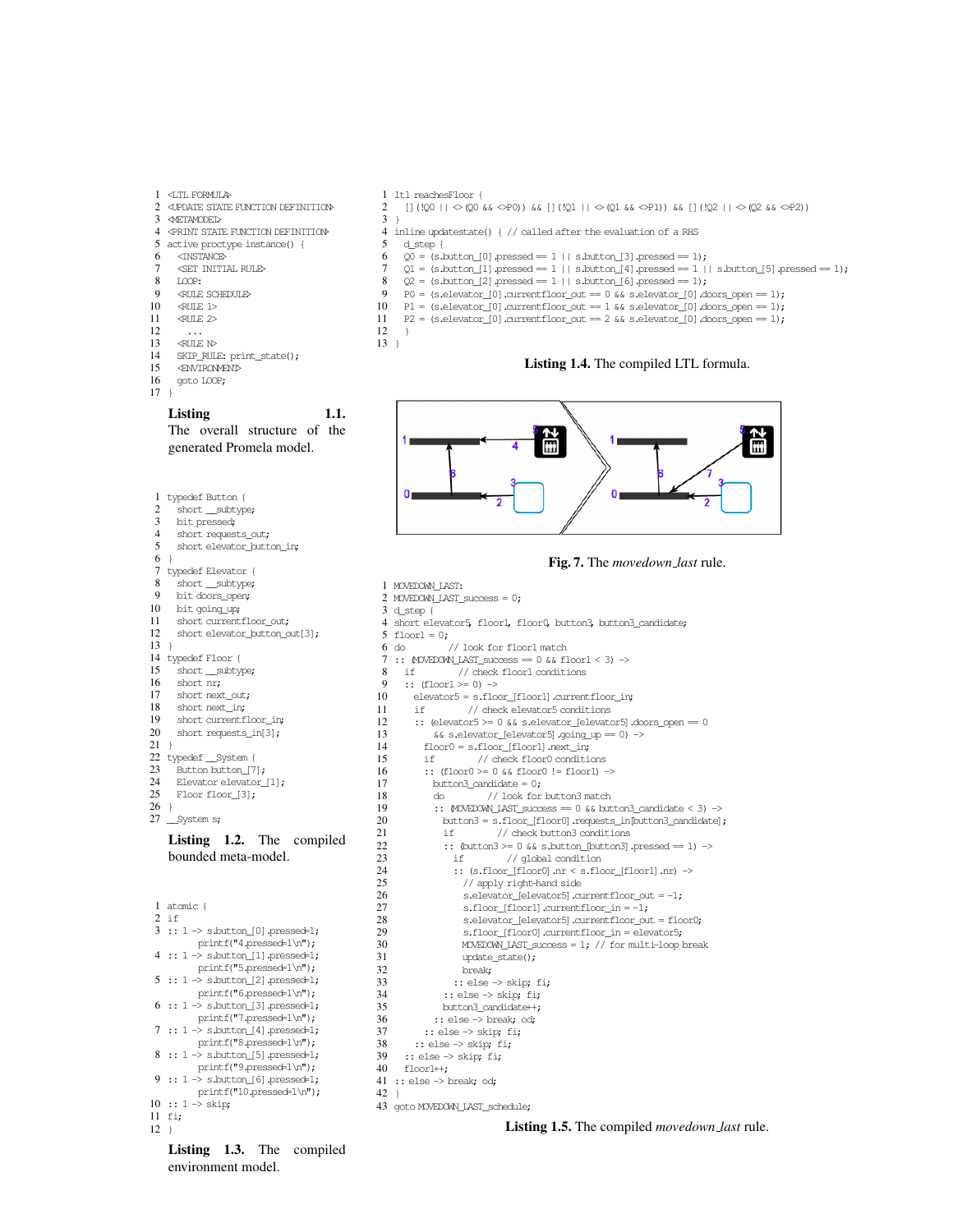

Fig. 8. The counter-example of the *staysAtSecondFloor* property.

We verified three properties on the modelled system with the configuration at the top right of Fig. 1:

- *reachesFloor*: when a button that requests the elevator to go to a certain floor is pressed, the elevator will eventually open its doors at that floor;
- *skipFloorOnce*: when a button that requests the elevator to go to a certain floor is pressed, the elevator will open its doors at that floor at the latest the second time it passes that floor;
- *staysAtSecondFloor*: when the elevator is at a certain floor, it stays at that floor. The system will not satisfy this property, and this it should yield a counter-example.

The properties are checked with SPIN [12] version 6.2.6 on a 64-bit Windows 7 SP1 PC with an Intel(R) Core(TM) i7 Q 720 CPU at 1.60 GHz 8 GB of DDR3 memory. The results are shown in Table 1. The properties *reachesFloor* and *skipFloorOnce* take more than a minute to evaluate, and use up to almost 2GB of memory as the depth of the search tree is more than  $5 \times 10^4$ . We can conclude that the performance of the approach in terms of time and memory consumption is acceptable but poor, as this can be considered to be a small example. Alternatively it is possible to evaluate up to a given search tree depth (using the -m option in SPIN) to obtain a fair confidence in the correctness of the modelled system.

As expected, the *staysAtSecondFloor* property yields a counter example. In that case, the verification only takes a very limited amount of time and memory. This turns out to by exemplary due to the relative simplicity of the LTL formula in comparison with the Promela system: if there is a counter-example, it is relatively quickly found. This raises the confidence of using a maximum depth for the SPIN verification.

| property           | counter- | depth | $#$ states        | memory     | time taken |
|--------------------|----------|-------|-------------------|------------|------------|
|                    | example  |       |                   |            |            |
| reachesFloor       | no       | 54422 | $8 \times 10^{6}$ | 1934 MB    | 104s       |
| skipFloorOnce      | no       | 54518 | $8 \times 10^6$   | 1934 MB    | 172s       |
| staysAtSecondFloor | ves      | 255   | 127               | $0.226$ MB | 0.037s     |

Table 1. Verification results of the system with initial state as shown at the top right of Fig. 1.

## 5 Assumptions and Limitations

We now discuss the assumptions and current limitations of the *ProMoBox* approach. Format of the DSL. It is assumed that we can express the abstract syntax of the DSML as a meta-model, its concrete syntax is defined graphically by icons for every abstract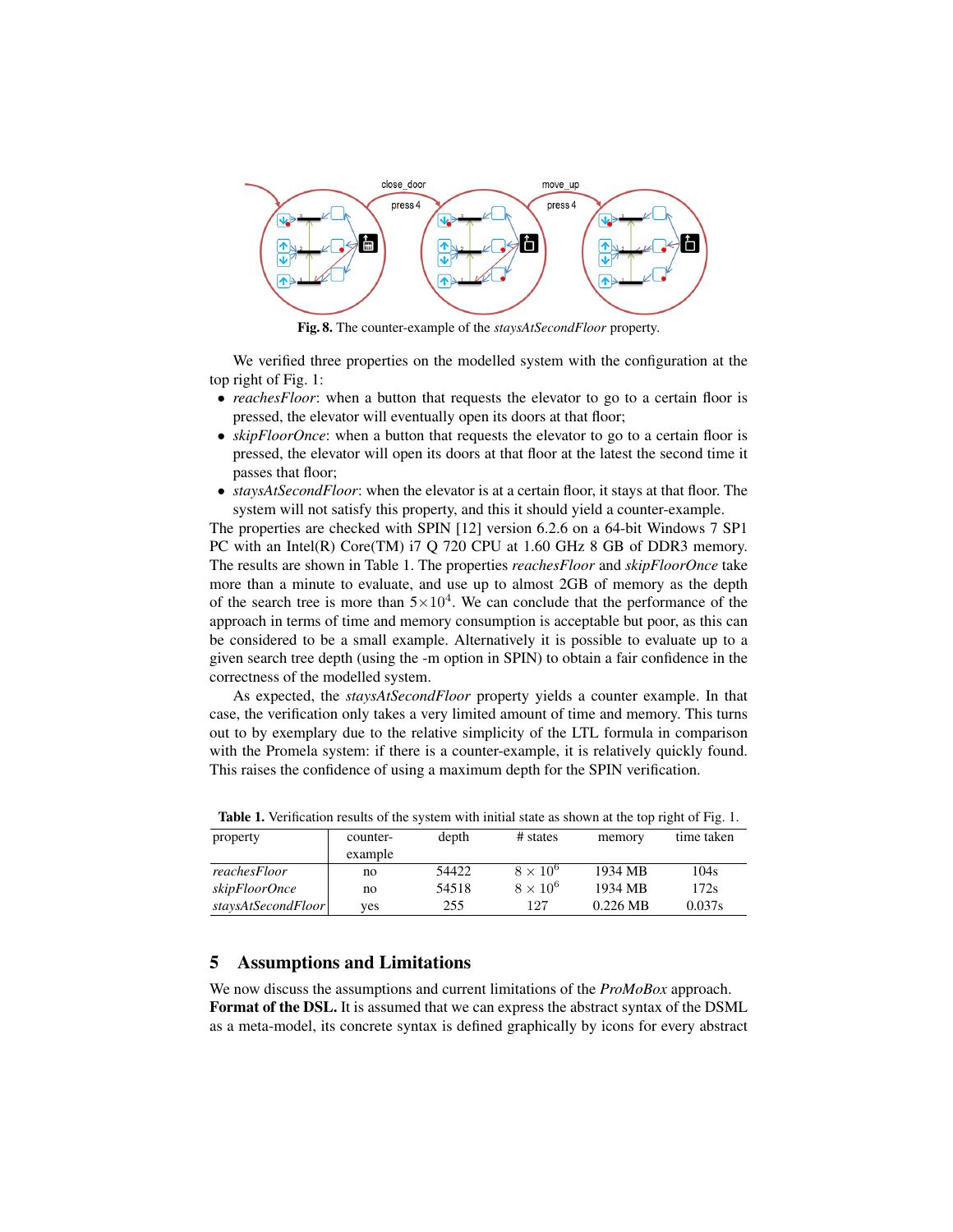syntax concept and its semantics are given by a transformation model with a rule schedule supporting control flow.

Boundedness. The rule-based nature of the operational semantics ensure a step-wise, state-based semantics. In its current state, *ProMoBox* supports DSMLs that have a notion of state. Since we apply model checking, the possible number of states must be bounded. In the example, this is assured by the limited cardinality of the run-time elements (especially the *currentfloor* association). If such boundedness is not achieved in the meta-model because of an infinite cardinality value, this value must be bounded in order to allow model checking. Such abstraction operations (including decreasing state spaces that are bounded but too large) are nonetheless key to modelling in SPIN, and are beyond the scope of this paper.

Format of the properties. The only type of properties that is currently supported is based on LTL. However, properties language also supports quantification and structural patterns, so the approach can be considered representative for a wide range of properties. Although we cannot provide any proof, we feel that the *ProMoBox* approach described in this paper can be reused for different kinds of properties by defining generic mappers to tools supporting model checking with OCL and CTL, real time properties, or properties using distributions. The target tool has to be expressive enough so that a correct structure and operational semantics can be defined, *i.e.,* all elements can be queried, variables can be stored and throughout the evaluation of the temporal formula (context-dependency), etc. The key of the approach is that it is defined on the meta-level formalisms (class diagrams, concrete syntax definitions, and rule-based transformation with scheduling), in combination with pre-defined, generic templates.

Scalability. Scalability remains the main concern however. On the one hand, model checking as a technique is a cause of scalability limitations, on the other hand generates the Promela code generator generic code, which could be optimised. A radically different solution to the problem of scalability would be not to map to a model checking approach, but instead use test case generation techniques to generate relevant test cases in the form of input models and output models (oracles). Tests are executed by using the input models as initial state, applying the operational semantics transformation, and comparing (by using model comparison, *e.g.,* the DSMDiff algorithm [14]) the resulting trace with the oracle. This illustrates how *ProMoBox* benefits from its modelling approach, because mappings to different semantic domains can be implemented. However, this research direction is not investigated for the *ProMoBox* approach.

## 6 Related Work

With respect to the contribution of this paper, we distinguish two threads of related work. First, we consider approaches that translate models to formal representations to specify and verify properties that are created specifically for one modelling language. Second, we discuss approaches that have a more general view on providing specification and verification support for different modelling languages.

Specific Solutions. In the last decade, a plethora of language-specific approaches have been presented to define properties and verification results for different kinds of design-oriented languages. For instance, Cimatti et al. [15] have proposed to verify component-based systems by using scenarios specified as Message Sequence Charts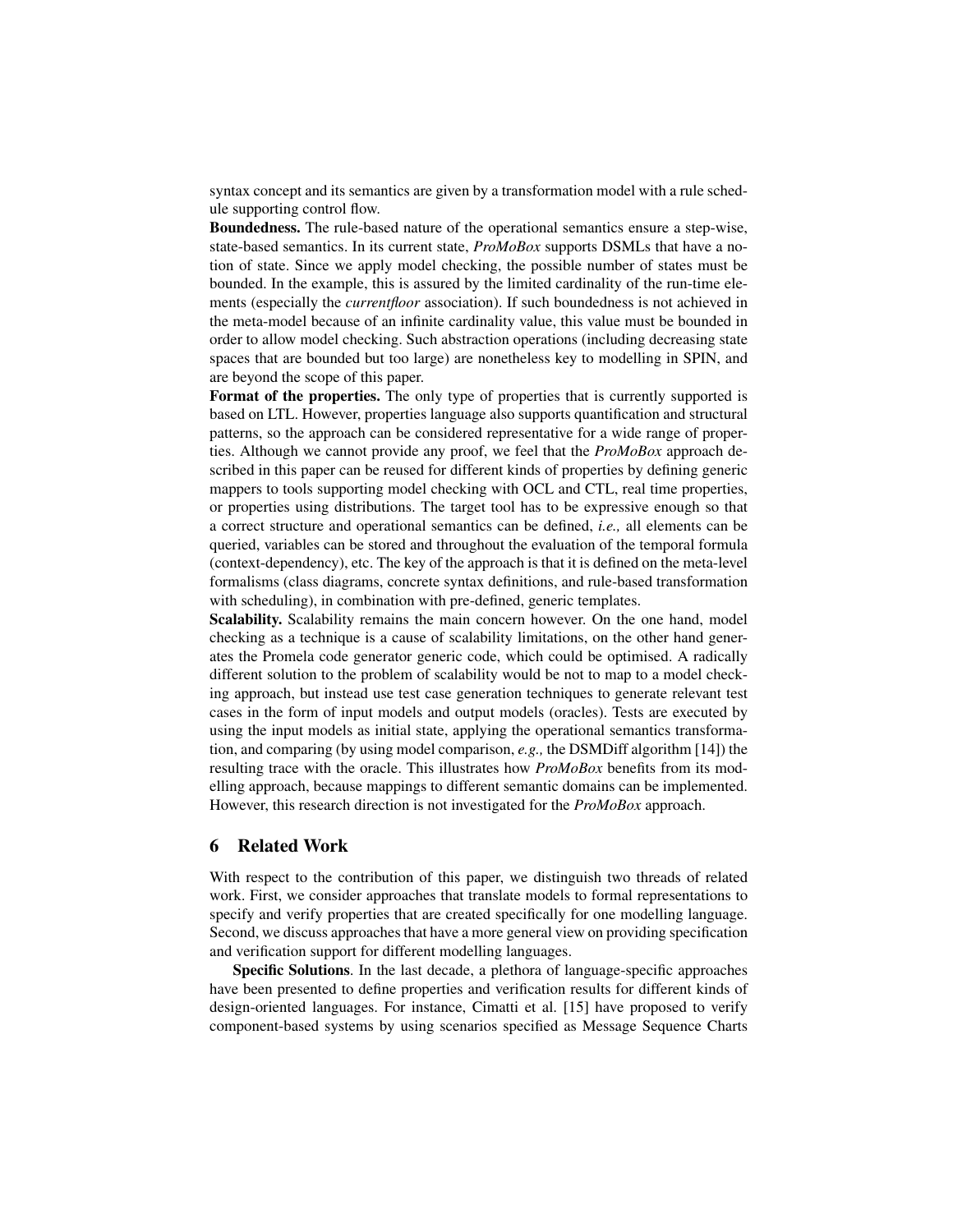(MSCs). Li et al. [16] also apply MSCs for specifying scenarios for verifying concurrent systems. The CHARMY approach [17] offers amongst other features, verification support for architectural models described in UML. Collaboration and sequence diagrams have been applied to check the behaviour of systems described in terms of state machines [18–20]. Rivera et al. [21] map the operational semantics of DSMLs to Maude, and thus, benefit from analysing methods provided out-of-the-box of Maude environments such as checking of temporal properties specified in LTL. These mentioned approaches are just a few examples that aim at specifying temporal properties for models and verifying them by model checkers (see [22] for a survey). They have in common that they offer language-specific property languages or LTL properties have to be defined directly on the formal representation. Thus, these approaches are not aiming to support DSMLs engineers in the task of building domain-specific property languages.

Generic Solutions. There are some approaches that aim to shift the specification and verification tasks to the model level in a more generalized manner. First of all, there are approaches that propose OCL extensions, often referred to Temporal OCL (TOCL), for defining temporal properties on models [23–25]. As OCL may be combined with any modelling language, TOCL can be seen as a generic model-based property language as well. In [26, 27] the authors discuss and apply a pattern to extend modelling languages with events, traces, and further runtime concepts to represent the state of a model's execution and to use TOCL for defining properties that are verified by mapping the design models as well as the properties expressed in TOCL to formal domains that provide verification support. In addition, not only the input for model checkers is automatically produced, but also the output, *i.e.,* the verification results, is translated back to the model level. The authors explain the choice of using TOCL to be able to express properties at the domain level, because TOCL is close to OCL and should be therefore familiar to domain engineers. However, they also state that early feedback of applying their approach has shown that TOCL is still not well suited to many domain engineers and they state in future work that more tailored languages may be of help for the domain engineers. The work presented in this paper goes directly in this direction by enabling domain engineers to use their familiar notation for defining properties and exploring the verification results.

Another approach that aims to define properties on the model level in a generic way is presented in [28]. The authors extend a language for defining structural patterns based on Story Diagrams [29] to allow for modelling temporal patterns as well. The resulting language allows to define conditionally timed scenarios stating the partial order of structural patterns. The authors argue that their language is more accessible for domain engineers, because their language allow decomposition of complex temporal properties into smaller ones by if-then-else decomposition and quantification over free variables. Their approach is tailored to engineers that are familiar to work with UML class diagrams and UML object diagrams as their notation is heavily based on the concepts of these two languages. Furthermore, they explain how the specification patterns of Dwyer et al. [7] are encoded in their language, but there is no language-inherent support to explicitly apply them. In our work, we tackle these two issues in the context of DSM by reusing the notation of domain engineers for specifying properties and providing explicit language support for specification patterns.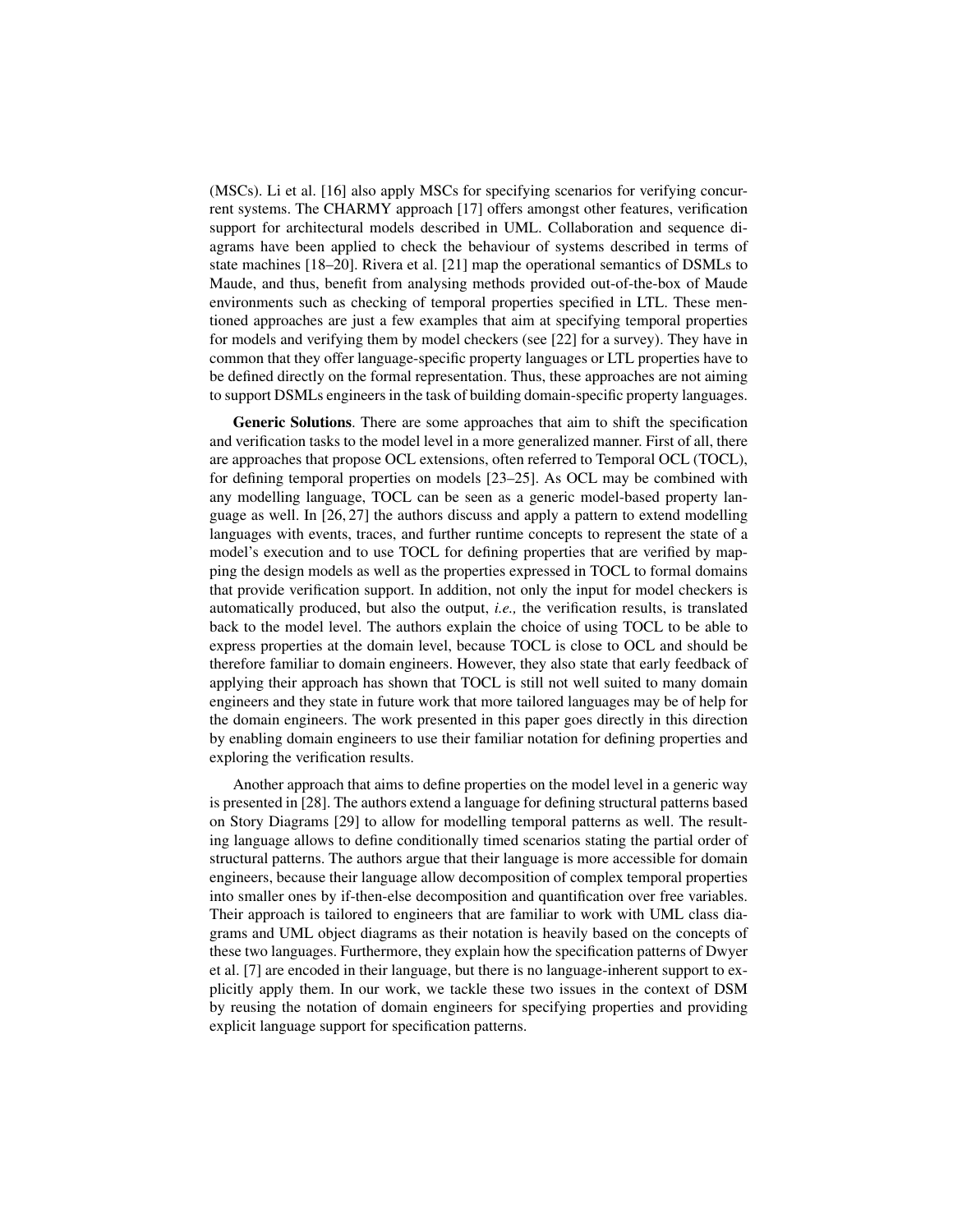Finally, [30] present specification patterns for describing properties over reachable states of graph grammars. These specification patterns are purely defined on graph structures (*i.e.,* nodes and edges) and thus are reusable for any modelling language. However, the authors do not discuss integration with current modelling languages to use such specification patterns for specific properties. A possible line of future work may aim to integrate such specification patterns to our generic meta-model.

## 7 Conclusion and Future Work

We presented the *ProMoBox* approach, in which a minimum number of models is required as input to specify and check properties with SPIN and visualise possible counter-examples, while the user is shielded from the underlying formal methods. This is made possible by using annotations on the DSML meta-model to generate five sublanguages, and by compiling models to Promela and back. The key of the approach is that all information of the DSML is explicitly modelled. We presented the approach on a state-based DSML for elevator control. The process of evaluating properties using *ProMoBox* is described in detail, including a formal description of the generation of the sub-languages, and a compiler to Promela. Our results show that *ProMoBox* is applicable for current DSMLs and the resulting specification languages are usable by domain engineers.

For future work, we intend to use *ProMoBox* in a case study for gestural interaction [31]. In this case study, we plan to do more research on the performance of model checking using *ProMoBox*. Moreover, we plan to investigate how different property languages can be supported using different templates, and how these templates can be re-used, *e.g.,* an existing template for structural properties could be re-used in the properties template that is presented in this paper. We are also interested in broadening the types of languages that are supported by ProMoBox, *e.g.,* languages that explicitly include time. We expect that this would typically result in investigating associated templates for real-time properties.

## References

- 1. Gray, J., Tolvanen, J.P., Kelly, S., Gokhale, A., Neema, S., Sprinkle, J.: Domain-specific modeling. Handbook of Dynamic System Modeling (2007)
- 2. France, R., Rumpe, B.: Model-driven development of complex software: A research roadmap. In: ICSE. (2007)
- 3. Risoldi, M.: A Methodology For The Development Of Complex Domain Specific Languages. PhD thesis, University of Geneva (2010)
- 4. Visser, W., Dwyer, M., Whalen, M.: The hidden models of model checking. SoSym 11 (2012) 541–555
- 5. Meyers, B., Deshayes, R., Lucio, L., Syriani, E., Wimmer, M., Vangheluwe, H.: The Pro-MoBox approach to language modelling. Technical Report SOCS-TR-2014.3, School of Computer Science, McGill University (2014)
- 6. Meyers, B., Wimmer, M., Vangheluwe, H.: Towards domain-specific property languages: The ProMoBox approach. In: DSM. (2013)
- 7. Dwyer, M.B., Avrunin, G.S., Corbett, J.C.: Patterns in Property Specifications for Finite-State Verification. In: ICSE. (1999)